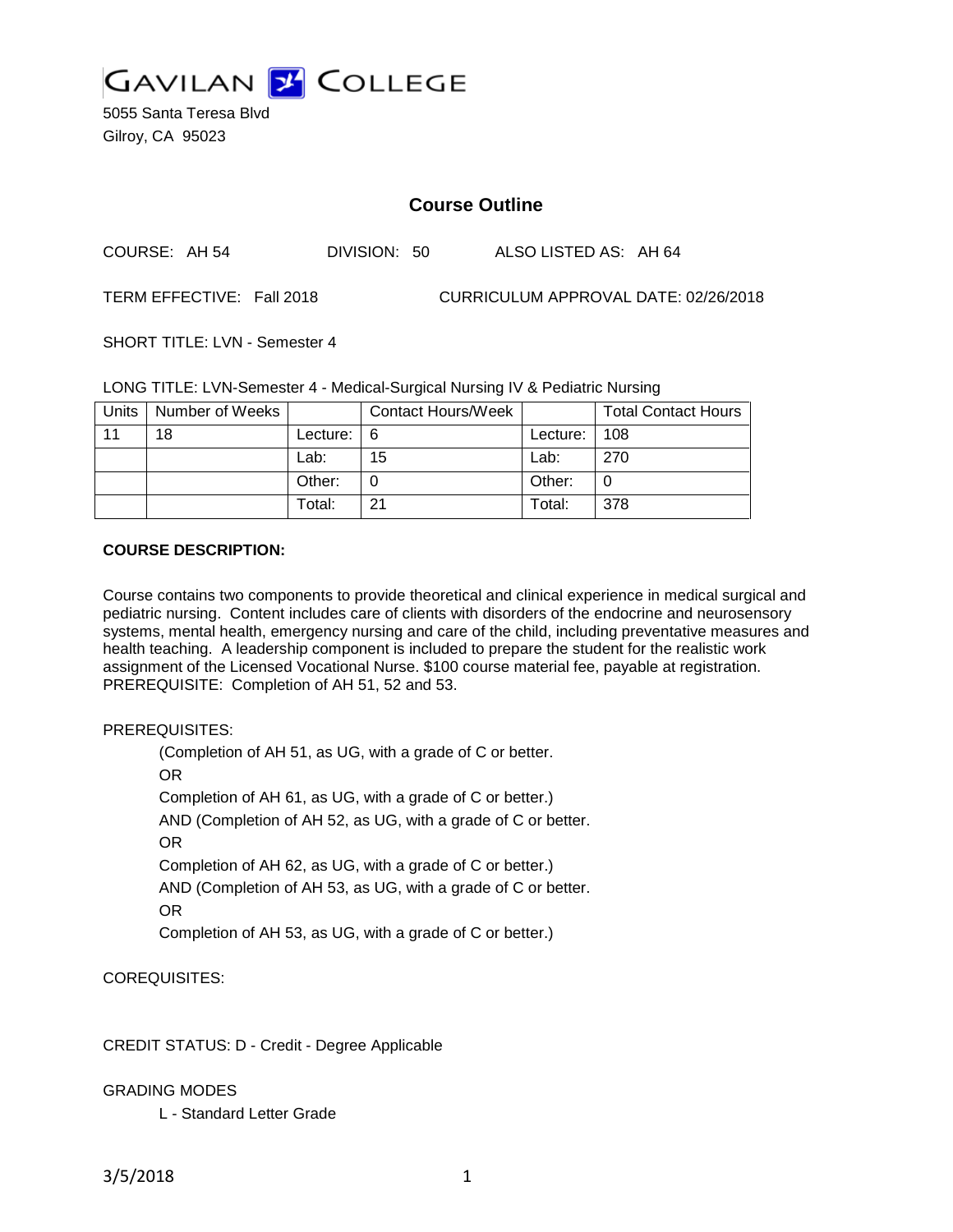SCHEDULE TYPES:

- 02 Lecture and/or discussion
- 03 Lecture/Laboratory
- 04 Laboratory/Studio/Activity
- 04B Laboratory LEH 0.75

### **STUDENT LEARNING OUTCOMES:**

1. Students will use learned theoretical concepts to critically think in patient care situations and will recognize and respond safely, effectively and appropriately to patient care needs and problems.

Measure of assessment: Skills testing. Clinical evaluations of performance in hospital clinicals. Theory exams. Clinical calculation exams. NCLEX-PN exam post completion of LVN program.

Year assessed, or planned year of assessment: 2019

Semester: Spring

2. Students will communicate effectively with people of all ages, cultures and ethnicities. Students will demonstrate awareness of the students' own values and opinions, as well as awareness and respect of the opinions and values of others. Communication includes listening, speaking, reading, and writing analytically and respectfully.

Measure of assessment: Clinical evaluations. Skills testing. Participation in classroom discussions regarding ethical dilemmas.

Year assessed, or planned year of assessment: 2019

Semester: Spring

This SLO addresses cultural diversity: true

3. Students will consistently demonstrate honest and ethical behavior in the classroom and in their clinical practice. Students will practice within the scope of practice expected of a Licensed Vocational Nurse (LVN).

Measure of assessment: Adherence to the guidelines stated in the Gavilan College Nursing Student Handbook. Clinical evaluations. Skills testing. Turnitin.com. NCLEX-PN exam post completion of LVN program.

Year assessed, or planned year of assessment: 2019

Semester: Spring

4. Students will develop lifestyle choices that promote self-reliance towards physical, mental and social health. Students will develop skills to enhance job readiness and career goal identification which will promote lifelong learning and personal well-being.

Measure of assessment: Classroom discussions. Clinical evaluations. Skills testing. Clinical worksheets.

Year assessed, or planned year of assessment: 2019

Semester: Spring CULTURAL DIVERSITY:

#### **CONTENT, STUDENT PERFORMANCE OBJECTIVES, OUT-OF-CLASS ASSIGNMENTS**

Curriculum Approval Date: 02/26/2018

**LECTURE CONTENT:**

Week 1

- Syllabus Review
- New Clinical Site Review
- ATI Testing Expectations
- Paperwork for Clinical sites
- Kaiser Packet
- CTE Counselor Jessica Weiler will be in class to review the petitions for graduation process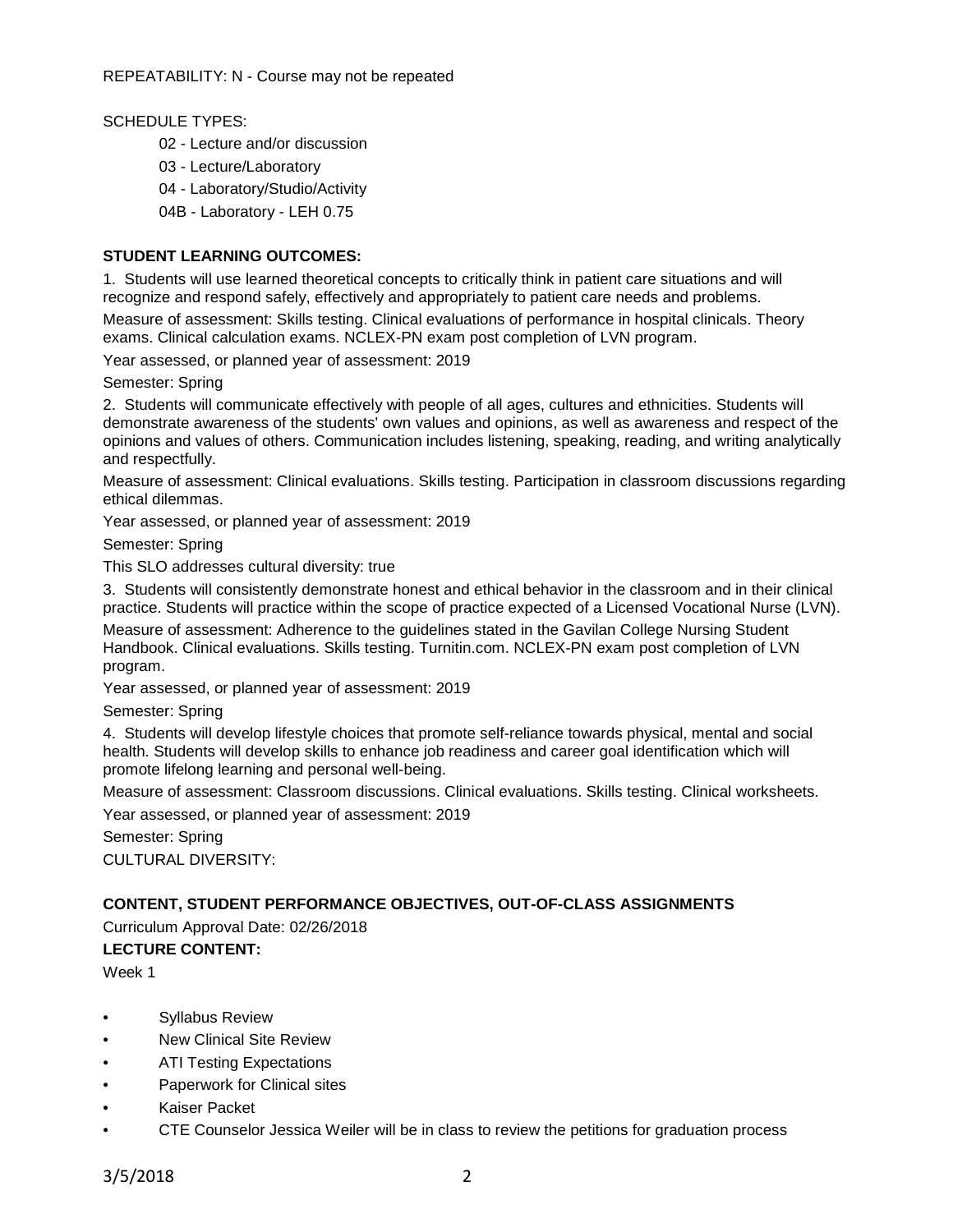- Reviewing the Process for NCLEX and LVN Licensing applications
- Psychologic Responses to Illness
- Antidepressants and Mood Stabilizers
- Psychiatric Disorders
- Antipsychotics and Anxiolytics
- Substance Related Addictive Disorders/Drugs of Abuse
- The student is able to verbalize the requirements for the course, including:
- □ Attendance
- $\Box$  Clinical requirements
- $\Box$  Grading
- $\Box$  Homework

Nursing Student Handbook & Policies

- Define mental health.
- Discuss the concepts of stress, anxiety, adaptation, and homeostasis.
- Discuss how age and cultural and spiritual beliefs affect an individual's ability to cope with illness.
- Identify some basic coping strategies (defense mechanisms).

• Discuss the concepts of anxiety, fear, stress, loss, grief, hopelessness, and powerlessness in relation to illness.

• Describe several factors that may precipitate adaptive or maladaptive coping behaviors in response to illness.

• Discuss implementation of the nursing process to enhance a patient's mental health as the patient deals with the stresses of illness.

• Contrast the various categories of different antidepressants, giving an example of one drug for each category.

• Describe the side effects and adverse reactions of antidepressants.

• Plan nursing interventions, including patient teaching, for antidepressants (tricyclic antidepressants [TCAs], monoamine oxidase inhibitors [MAOIs], selective serotonin reuptake inhibitors [SSRIs]), selective norepinephrine reuptake inhibitors (SNRIs), and atypical antidepressants.

• Explain the uses of lithium and its serum/plasma therapeutic ranges, side effects and adverse reactions, and nursing interventions.

- Apply the nursing process to the patient taking lithium, carbamazepine, and valproic acid.
- Describe the differences between social relationships and therapeutic relationships.
- Describe key strategies in communicating therapeutically.
- Describe the components of the mental status examination.
- Identify target symptoms, behaviors, and potential side effects for the following types of medications: antianxiety (anxiolytic), antipsychotic, and antidepressant drugs.
- Summarize current thinking about the cause of schizophrenia and the mood disorders.
- Identify key features of the mental status examination and their relevance in anxiety disorders, schizophrenia, mood disorders, cognitive disorders, and personality disorders.

Identify common nursing diagnoses, goals, and interventions for people with anxiety disorders. schizophrenia, mood disorders, cognitive disorders, and personality disorders.

• Differentiate between the two groups of drugs: antipsychotics and anxiolytics.

• Contrast the action, uses, side effects, and adverse effects of traditional/typical and atypical antipsychotics.

• Plan nursing interventions, including patient teaching, for the patient taking antipsychotics and anxiolytics.

• Apply the nursing process to the patient taking an atypical antipsychotic, a typical antipsychotic, and an anxiolytic

• Apply the biologic, environmental, and behavioral theories to the risks of substance-related and addictive disorders.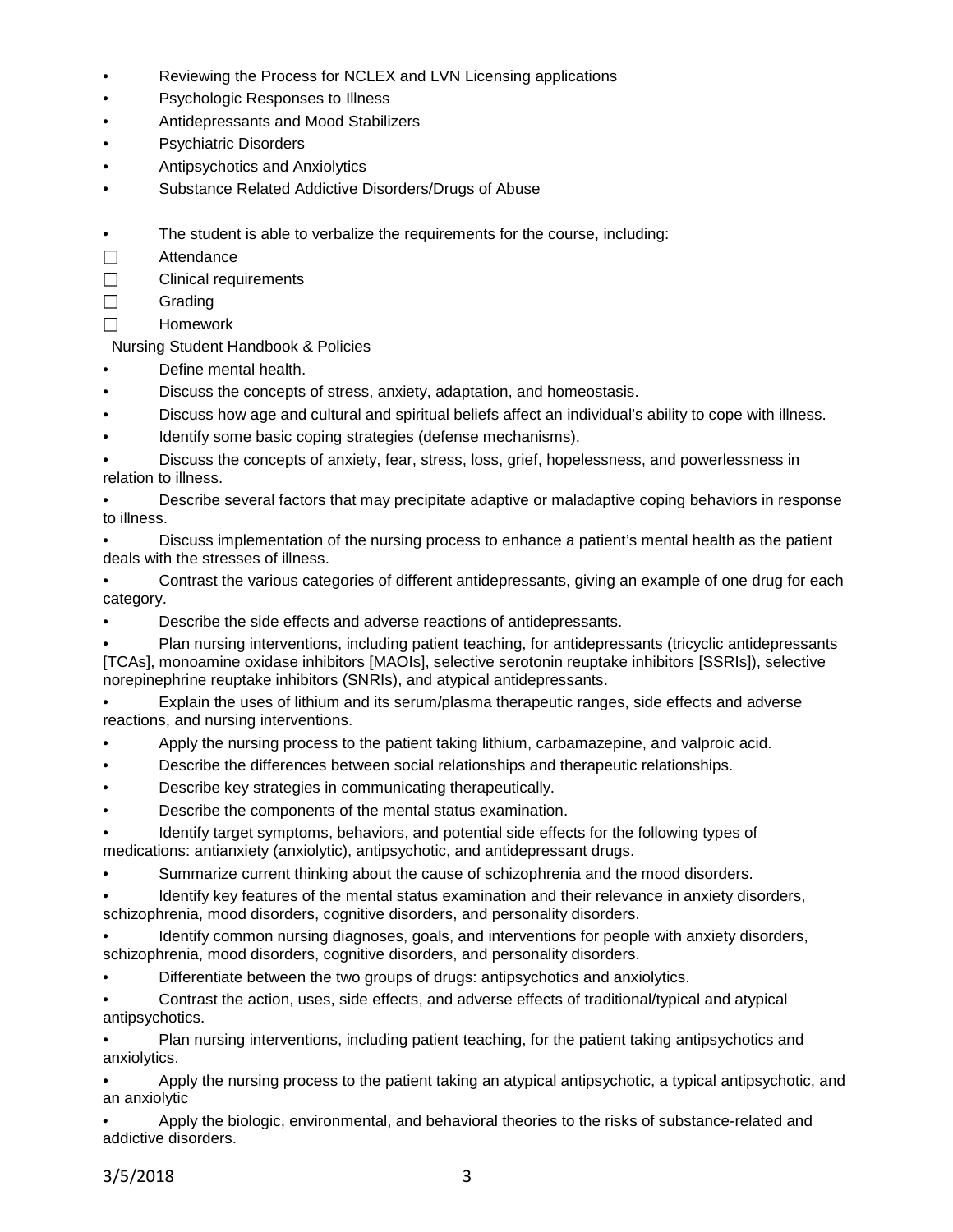- Discuss prevention and treatment for substance-related and addictive disorders.
- Describe the development, course, and outcomes of substance-related disorders.
- Describe the development, course, and outcomes of gambling addiction.

• Describe the data to be collected for the nursing assessment of a patient with a substance-related or addictive disorder.

• Describe the nursing diagnoses and interventions associated with substance-related and addictive disorders.

• Discuss populations who present special problems in relation to substance use and gambling addiction.

• Define and differentiate among drug (substance) abuse, drug (substance) misuse, addiction, dependence, tolerance, detoxification, withdrawal, and abstinence.

• Describe the short-term and long-term effects of the relationships among brain structures and neurotransmitters involved in the neurobiology of addictive drugs.

• Identify the physical and psychological assessment findings associated with the use of commonly abused central nervous system stimulants and depressants, cannabis, psychedelic agents, and inhalants.

• Explain the rationale for the use of pharmacologic treatments during toxicity, withdrawal, and maintenance of abstinence of commonly abused drugs.

• Prioritize appropriate nursing interventions to use during treatment of patients with substance toxicity and withdrawal.

• Identify nursing interventions appropriate during management of surgical experiences and pain in patients who abuse drugs.

• Describe the nurse's role in recognizing and promoting treatment of chemical impairment among nurses.

Implement the nursing process in the care of patients who abuse drugs.

# Week 2

- Clinical / Orientation
- Med-Surg Kaiser
- All Pediatric Clinical Sites
- Med-Surg Kaiser
- Pediatric Clinical
- The Child With Emotional or Behavioral Condition
- ATI Proctored Exam (Mental Health)
- Pediatric Math
- Pediatric Pharmacology
- **Skills Testing Review**

• Differentiate among the following terms: psychiatrist, psychoanalyst, clinical psychologist, and counselor.

- Discuss the impact of early childhood experience on a person's adult life.
- Discuss the effect of childhood Autism Spectrum Disorders on growth and development.

• Discuss behavioral therapy and how it is applied to obsessive-compulsive disorders and depression in children.

- List the symptoms of potential suicide in children and adolescents.
- Discuss immediate and long-range plans for the suicidal patient.
- List four behaviors that may indicate substance abuse.
- Name two programs for members of families of alcoholics.
- Discuss the problems facing children of alcoholics.
- List four symptoms of attention deficit hyperactivity disorder.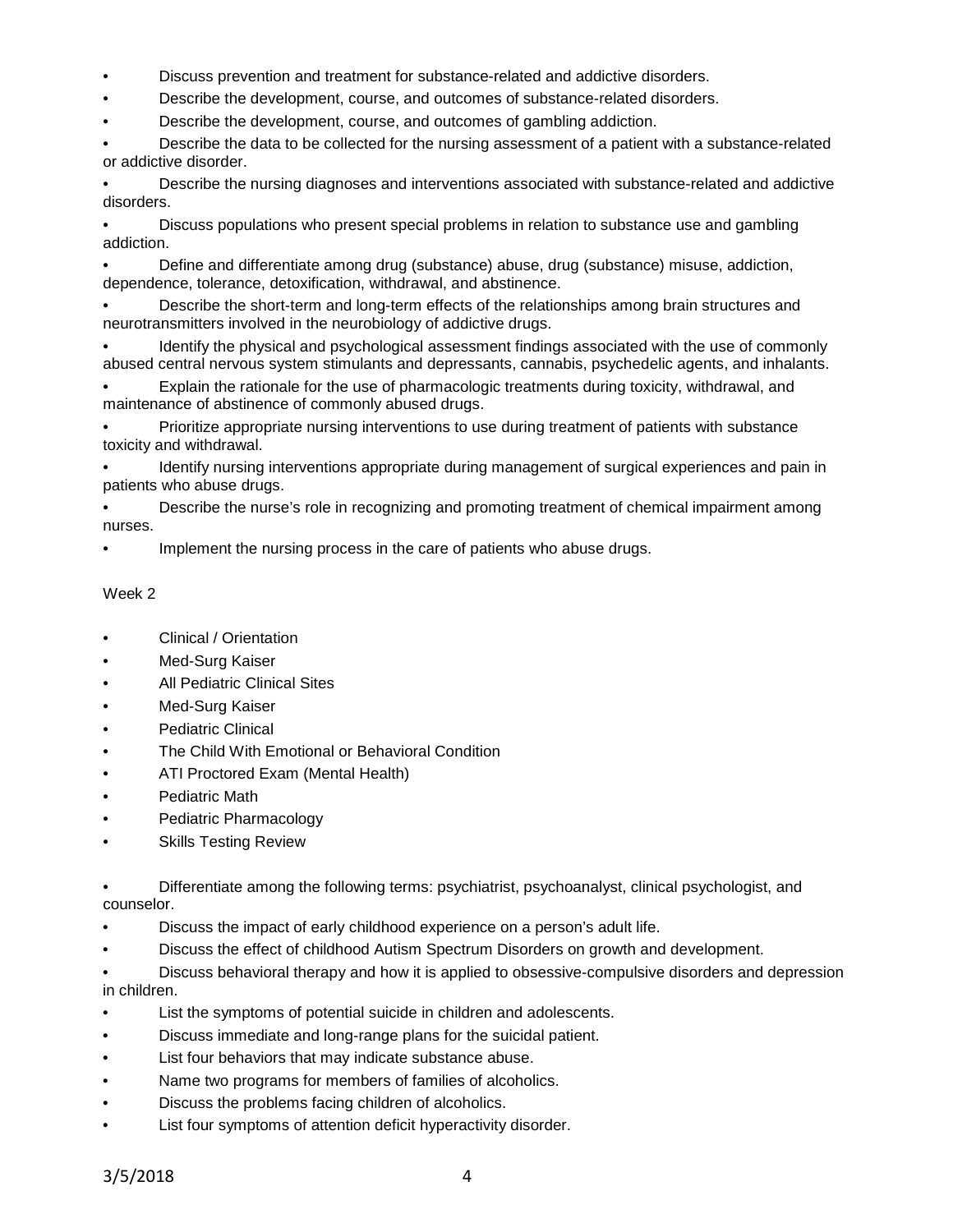• Describe techniques of helping children with attention deficit hyperactivity disorder to adjust to the school setting.

- Compare and contrast the characteristics of bulimia and anorexia nervosa.
- Apply principles of pharmacokinetics and pharmacodynamics to pediatric medication administration.
- Differentiate components of pharmacology unique to pediatric patients.

• Synthesize knowledge about pediatric medication safety and administration to current or potential nursing practice.

# Week 3

- Leadership Role Of The LPN/LVN
- **The Nurse Patient Relationship**
- Cultural Aspects of Nursing Care
- Differentiate leadership from management.
- Describe leadership styles and theories.
- Discuss contemporary leadership challenges.
- Discuss management theories and processes.
- Discuss the processes involved in managing safe, evidence-based, patient-centered care.
- List effective management tips to achieve quality outcomes.
- Describe the role of the licensed vocational nurse as a team leader.
- Define the holistic view of nursing.
- Define the concept of self.
- Discuss the use of self in the practice of nursing.
- Compare the meaning of the terms patient and client.
- Describe the meaning of the AHA Patient Care Partnership document.
- List commonly held expectations of patients and families.
- Describe guidelines for nurse-patient relationships.
- Describe basic components of communication.
- Describe cultural concepts related to nursing and health care.
- Identify traditional health habits and beliefs of major ethnic groups in the United States.
- Explain cultural influences on the interactions of patients and families with the health care system.
- Discuss cultural considerations in providing culturally sensitive nursing care.

• Discuss ways in which planning and implementation of nursing interventions can be adapted to a patient's ethnicity.

# Week 4

- ATI Proctored Exam
- Leadership & Management
- The Childs Experience of Hospitalization
- Health Care Adaptations for the Child and Family
- Math Practice Exam 1
- Identify various health care delivery settings.
- Describe three phases of separation anxiety.
- Discuss the management of pain in infants and children.
- List two ways in which the nurse can lessen the stress of hospitalization for the child's parents.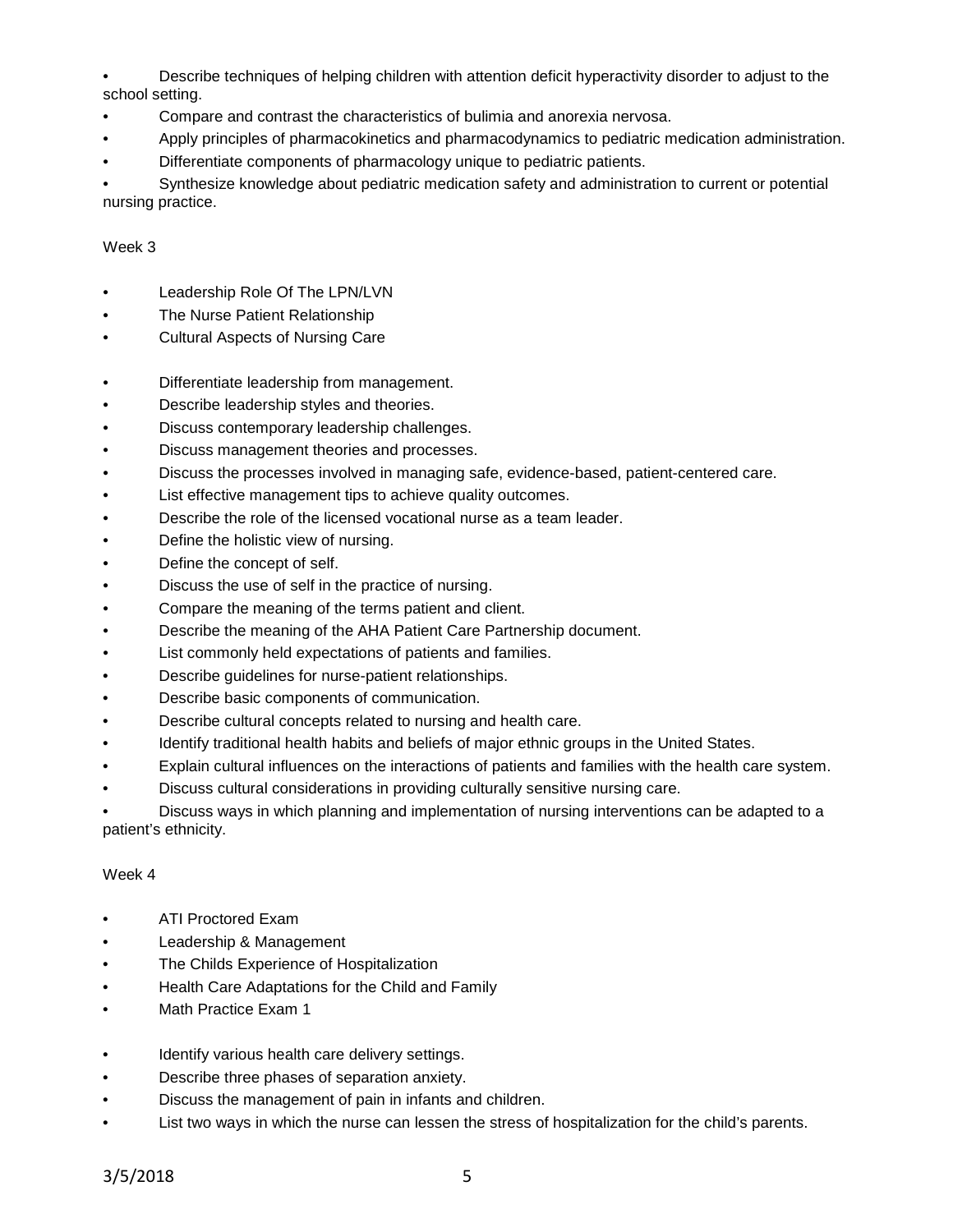- Identify two problems confronting the siblings of the hospitalized child.
- Organize a nursing care plan for a hospitalized child.
- Interpret a clinical pathway for a hospitalized child.

• Describe two milestones in the psychosocial development of the preschool child that contribute either positively or negatively to the adjustment to hospitalization.

- Contrast the problems of the preschool child and the school-age child facing hospitalization.
- List three strengths of the adolescent that the nurse might use when formulating nursing care plans.
- Recognize the steps in discharge planning for infants, children, and adolescents.
- List five safety measures applicable to the care of the hospitalized child.
- Plan the basic daily data collection for hospitalized infants and children.
- Identify the normal vital signs of infants and children at various ages.
- Discuss the technique of obtaining urine and stool specimens from infants.
- Calculate the dosage of a medicine that is in liquid form.
- Demonstrate techniques of administering oral, eye, and ear medications to infants and children.
- Compare the preferred sites for intramuscular injection for infants and adults.

• Discuss two nursing responsibilities necessary when a child is receiving parenteral fluids and the rationale for each.

- Demonstrate the appropriate technique for gastrostomy tube feeding.
- Summarize the care of a child receiving supplemental oxygen.
- Recall the principles of tracheostomy care.
- List the adaptations necessary when preparing a pediatric patient for surgery.

# Week 5

- The Child with Sensory/ Neurological Condition
- Central Nervous System Stimulant
- The Child with a Respiratory disorder
- Central Nervous System Disorders
- Drugs that affect the Respiratory system
- Outline the nursing approach to caring for the hearing-impaired child.
- Discuss the cause and treatment of amblyopia.
- Compare the treatment of paralytic and non-paralytic strabismus.
- Review the prevention of eyestrain in children.
- Discuss the functions of the 12 cranial nerves and nursing interventions for dysfunction.
- Outline the prevention treatment, and nursing care for the child with Reye's syndrome.
- Discuss the symptoms of meningitis in a child.
- Discuss the various types of seizures and the nursing responsibilities.
- Formulate a nursing care plan for the child with a decreased level of consciousness.
- Describe four types of cerebral palsy and the nursing goals involved in care.
- Prepare a plan for success in the care of intellectually or developmentally disabled child.
- Describe signs of increased intracranial pressure in a child.
- Describe three types of posturing that may indicate brain damage.
- Describe the components of a "neurological check."
- Discuss neurological monitoring of infants and children.
- State a method of determining level of consciousness in an infant.
- Identify the priority goals in the care of a child who experienced near-drowning.
- Explain the effects of stimulants on the central nervous system (CNS).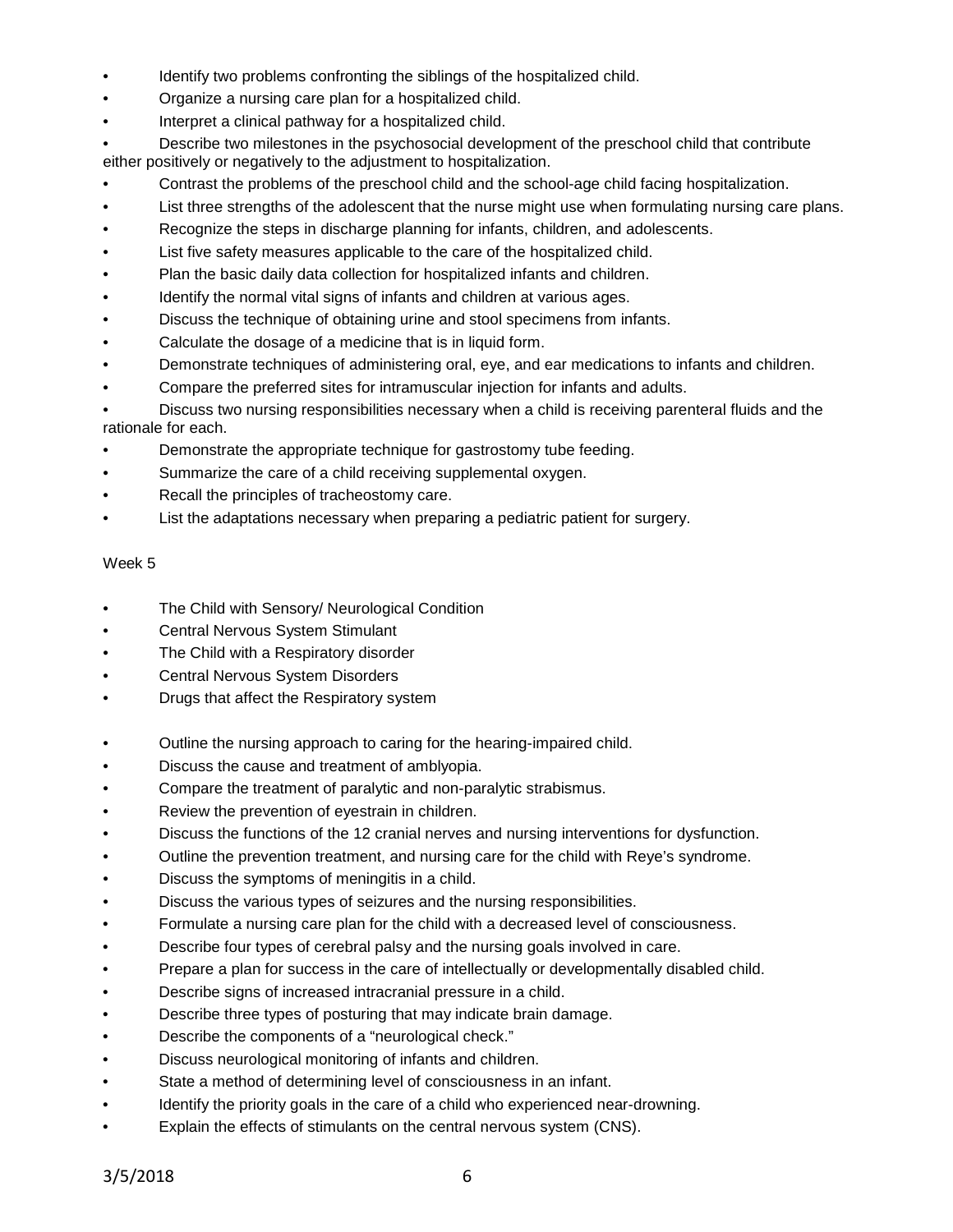- Compare attention deficit/hyperactivity disorder and narcolepsy.
- Differentiate the action of drugs used for attention deficit/hyperactivity disorder and narcolepsy.
- Contrast the common side effects of amphetamines, anorexiants, analeptics, doxapram, and

caffeine.

- Compare the pharmacology of drugs used in the treatment of migraine headaches.
- Apply the nursing process for the patient taking CNS stimulants.
- Apply the nursing process for the patient taking doxapram (Dopram).
- Differentiate the types and stages of sleep.
- Explain several nonpharmacologic ways to induce sleep.
- Differentiate among these adverse effects: hangover, dependence, tolerance, withdrawal symptoms, and rapid eye movement (REM) rebound.
- Discuss the uses of benzodiazepines.
- Apply the nursing process for the patient taking benzodiazepines for hypnotic use.
- Differentiate nursing interventions related to barbiturates, benzodiazepine, nonbenzodiazepine, and melatonin agonist hypnotics.
- Compare the stages of anesthesia.
- Explain the uses for topical anesthetics.
- Differentiate general and local anesthetics and their major side effects
- Distinguish the differences between the respiratory tract of the infant and that of the adult.
- Compare bed rest for a toddler with bed rest for an adult.
- Discuss how sinusitis in children is different from that in adults.
- Discuss the nursing care of a child with croup, pneumonia, or respiratory syncytial virus.
- Recognize the precautions involved in the care of a child diagnosed with epiglottitis.
- Describe smoke inhalation injury as it relates to delivery of nursing care.
- Discuss the postoperative care of a 5-year-old child who has had a tonsillectomy.
- Recall the characteristic manifestations of allergic rhinitis.
- Assess the control of environmental exposure to allergens in the home of a child with asthma.
- Interpret the role of sports and physical exercise for the asthmatic child.
- Express five goals of asthma therapy.
- Recall four nursing goals in the care of a child with cystic fibrosis.
- Devise a nursing care plan for the child with cystic fibrosis, including family interventions.
- Review the signs and symptoms of respiratory distress in infants and children.
- Review the prevention of bronchopulmonary dysplasia.
- Examine the prevention of sudden infant death syndrome.

# Week 6

- The Child with a Musculoskeletal Condition
- Drugs for Neuromuscular Disorders
- The Child with a Skin Condition
- Drugs for Dermatologic Disorders
- The Child with a Metabolic Condition

• Discuss the musculoskeletal differences between the child and adult and how they influence orthopedic treatment and nursing care.

• Demonstrate an understanding of age specific changes that occur in the musculoskeletal system during growth and development.

Describe the management of soft tissue injuries.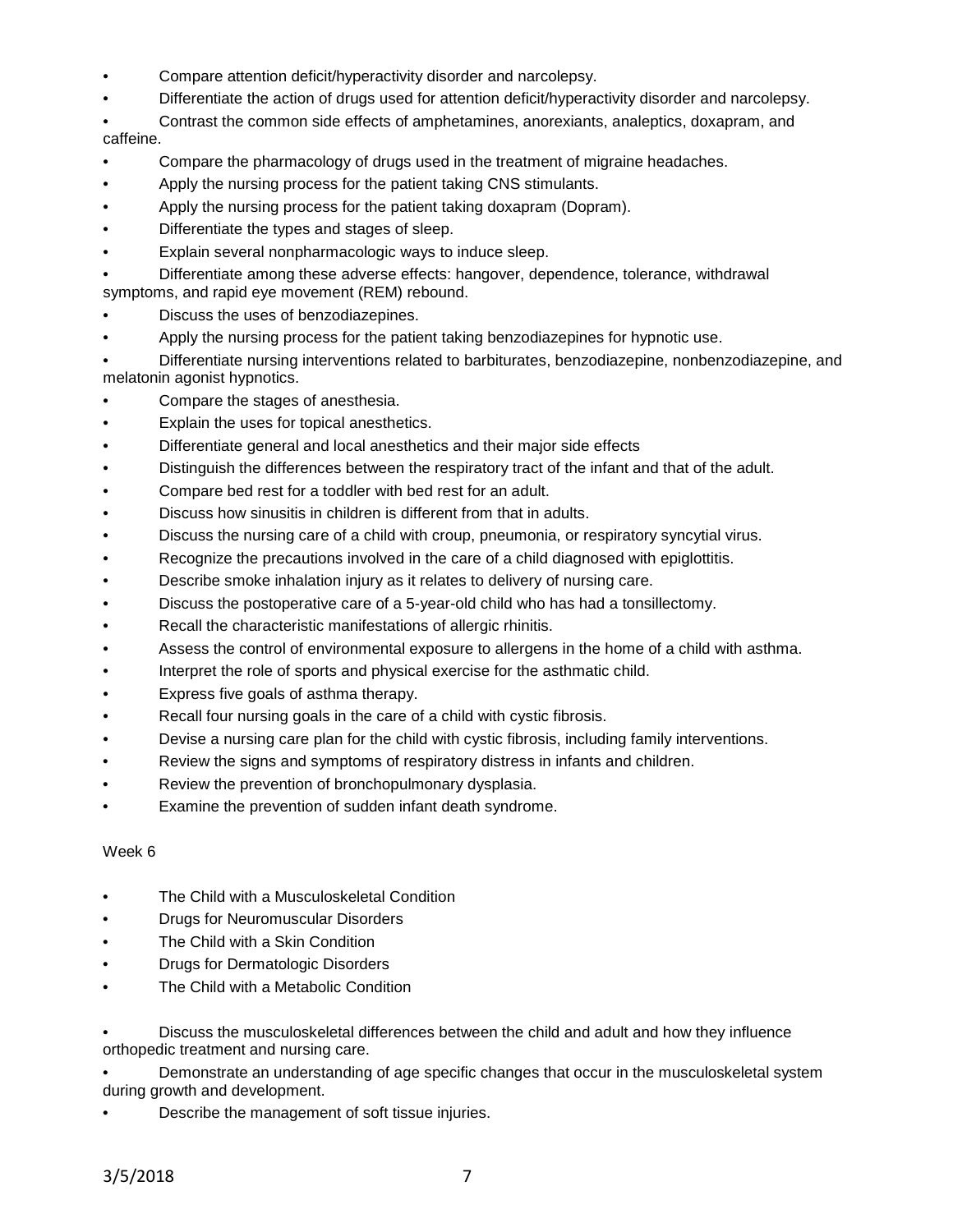• Discuss the types of fractures commonly seen in children and their effect on growth and development.

- Differentiate between Buck's extension and Russell traction.
- Compile a nursing care plan for the child who is immobilized by traction.
- Describe a neurovascular check.
- Discuss nursing care of a child in a cast.
- List two symptoms of Duchenne's muscular dystrophy.
- Describe the symptoms, treatment, and nursing care for the child with Legg-Calvé-Perthes disease.

• Describe two topics of discussion applicable at discharge for the child with juvenile idiopathic arthritis.

• Describe three nursing care measures required to maintain skin integrity in an adolescent child in a cast for scoliosis.

- Describe three types of child abuse.
- Identify symptoms of abuse and neglect in children.
- State two cultural or medical practices that may be misinterpreted as child abuse.
- Contrast the pathophysiology of myasthenia gravis and multiple sclerosis.
- Discuss the drug group used to treat myasthenia gravis.
- Compare the treatment strategies for the three phases of multiple sclerosis.
- Differentiate between the muscle relaxants used for spasticity and those used for muscle spasms.
- Apply the nursing process to drugs used to treat myasthenia gravis and muscle spasms.
- Recall the differences between the skin of the infant and that of the adult.
- Identify common congenital skin lesions and infections.
- Describe two topical agents used to treat acne.
- Summarize the nursing care for a child with infantile eczema. State the rationale for each nursing measure.
- Differentiate four types of topical medication.
- Discuss the nursing care of various microbial infections of the skin.
- Discuss the prevention and care of pediculosis and scabies.
- Differentiate among first-, second-, and third-degree burns in anatomical structures involved,

appearance, level of sensation, and first-aid required.

- Identify the principles of topical therapy.
- Describe how the response of the child with burns differs from that of the adult.
- Examine the emergency treatment of three types of burns.
- List five objectives of the nurse caring for the burned child.
- Discuss the prevention and treatment of sunburn and frostbite
- Differentiate acne vulgaris, psoriasis, drug-induced dermatitis, and contact dermatitis.
- Describe nonpharmacologic measures used to treat mild acne vulgaris.

• Describe at least three drugs that can cause drug-induced dermatitis and their characteristic symptoms.

• Compare the topical antibacterial agents used to prevent and treat burn tissue infection. Discuss the nursing process, including teaching, related to commonly used drugs for acne vulgaris, psoriasis, and burns.

• Relate why growth parameters are of importance to patients with a family history of endocrine disease.

- List the symptoms of hypothyroidism in infants.
- Discuss the dietary adjustment required for a child with diabetes insipidus.
- Differentiate between type 1 and type 2 diabetes mellitus.
- List three precipitating events that might cause diabetic ketoacidosis.
- Compare the signs and symptoms of hyperglycemia and hypoglycemia.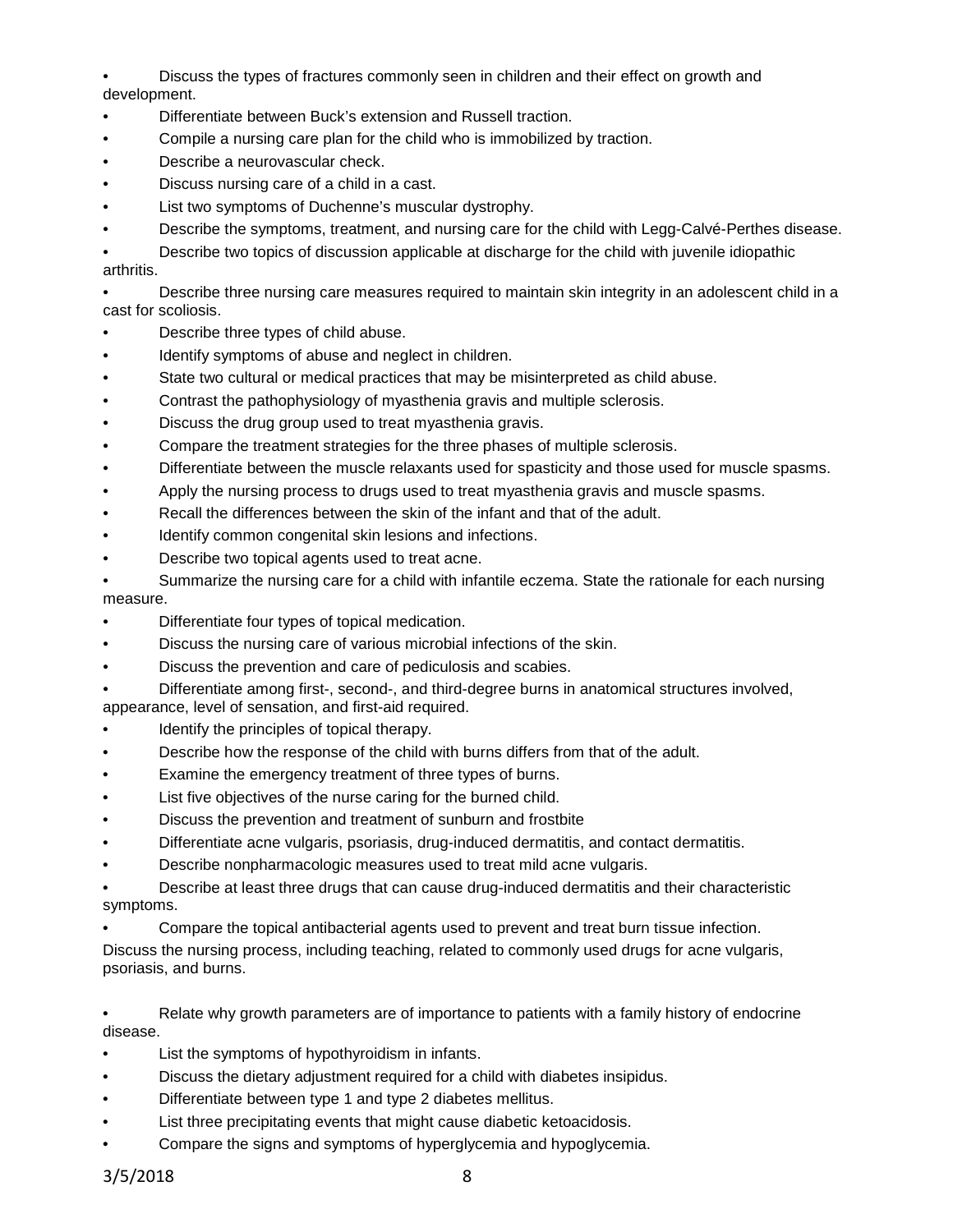• List a predictable stress that the disease of diabetes mellitus has on children and families during the following periods of life: infancy, toddlerhood, preschool age, elementary school age, puberty, and adolescence.

• Outline the educational needs of the parents and the child with diabetes mellitus in the following areas: nutrition and meal planning, exercise, blood tests, glucose monitoring, administration of insulin, and skin care.

• Discuss the preparation and administration of insulin to a child, highlighting any differences between pediatric and adult administration.

List three possible causes of insulin shock.

Week 7

- A Child With a Condition of the Blood, Blood Forming Organs, or Lymphatic System
- Anticoagulants, Antiplatelets, and Thrombolytics
- Theory Test 1

• Identify common neurologic changes in the older person and the implication of these for nursing care.

• List the components of the nursing assessment of the patient with a neurologic disorder.

• Describe the diagnostic tests and procedures used to evaluate neurologic dysfunction and the nursing responsibilities associated with each.

• Identify the uses, side effects, and nursing interventions associated with common drug therapies employed in patients with neurologic disorders.

• Describe the signs and symptoms associated with increased intracranial pressure and the medical therapies used in treatment.

• Describe the pathophysiology, signs and symptoms, complications, and medical or surgical treatment for patients with selected neurologic disorders.

- Assist in developing a nursing care plan for the patient with a neurologic disorder
- Compare the action for anticoagulants, antiplatelets, and thrombolytics.

• Differentiate the side effects and adverse reactions of anticoagulants, antiplatelets, and thrombolytics.

• Apply the nursing processes, including patient teaching, for anticoagulants and thrombolytics.

• The three major groups of drugs used to maintain or restore circulation are anticoagulants, antiplatelets (antithrombotics), and thrombolytics.

- Anticoagulants prevent the formation of clots that inhibit circulation.
- Antiplatelet drugs prevent thrombosis in the arteries by suppressing platelet aggregation.

• Thrombolytics, referred to as the clot busters, are administered to dissolve blood clots that have already formed.

# Week 8

- A Child With a Gastrointestinal Condition
- The Child with a Genitourinary Condition
- Gastrointestinal Agents
- Math Midterm
- Discuss three common gastrointestinal anomalies in infants.
- Discuss the postoperative nursing care of an infant with pyloric stenosis.
- Discuss dietary management of celiac disease.
- Understand the symptoms, treatments, and nursing care of a child with Hirschsprung's disease.
- Understand the treatment and nursing care of a child with intussusception.
- Interpret the nursing management of an infant with gastroesophageal reflux.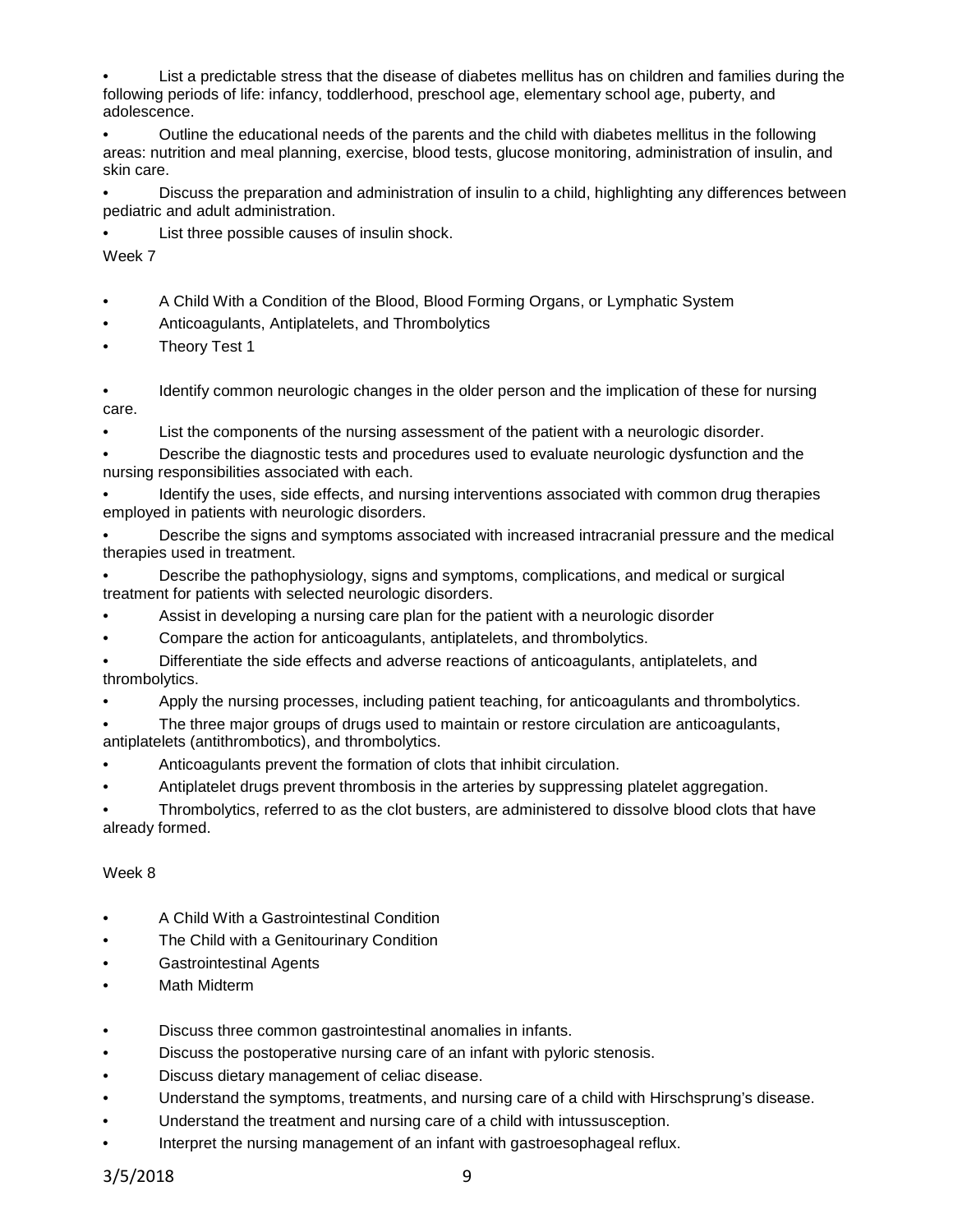- Explain why infants and young children become dehydrated more easily than adults.
- Differentiate between three types of dehydration.
- Understand how nutritional deficiencies influence growth and development.
- Review the prevention of the spread of thrush in infants and children.
- Trace the route of the pinworm lifecycle and describe how reinfection takes place.
- Prepare a teaching plan for the prevention of poisoning in children.
- List two measures to reduce the effect of acetaminophen poisoning in children.
- Indicate the primary source of lead poisoning.
- Name the functional unit of the kidney.
- List four urological diagnostic procedures.
- Recognize urinary tract anomalies in infants.
- Discuss the skin care pertinent to the child with nephrosis.
- Explain any alterations in diet applicable to the child with nephrosis.
- Outline the nursing care for a child who is diagnosed as having Wilms' tumor.
- Discuss the impact of undescended testes on fertility.
- Discuss the impact of genitourinary surgery on the growth and development of children at various ages.
- Compare the pharmacologic treatment of vomiting, diarrhea, and constipation.
- Differentiate the actions and side effects of antiemetics, emetics, antidiarrheals, and laxatives.
- Apply the nursing process for the patient taking antiemetics, antidiarrheals, and laxatives.
- Differentiate contraindications to the use of antiemetics, emetics, antidiarrheals, and laxatives

### Week 9

- Theory Mid -Term
- A Child with a Cardiovascular Disorder
- Adrenergic Agonists & Adrenergic Blockers
- Cholinergic Agonists and Aticholinergics
- Distinguish the differences between the cardiovascular system of the infant and that of an adult.
- List the general signs and symptoms of congenital heart disease.

• Differentiate between patent ductus arteriosus, coarctation of the aorta, atrial septal defect,

ventricular septal defect, and tetralogy of Fallot.

- Discuss six nursing goals relevant to the child with acquired heart disease.
- List the symptoms of rheumatic fever.
- Discuss the prevention of rheumatic fever.
- Discuss hypertension in childhood.
- Differentiate between primary and secondary hypertension.
- Identify factors that can prevent hypertension.
- Describe heart-healthy guidelines for a child over the age of 2 years.
- Recognize the manifestation of Kawasaki disease and the related nursing care.
- Discuss the risk factors for cerebrovascular accident (CVA).
- Identify the two major types of CVA.
- Describe the pathophysiology, signs and symptoms, and medical treatment for each type of CVA.
- Describe the neurologic deficits that may result from CVA.

• Explain the tests and procedures used to diagnose a CVA, and nursing responsibilities for patients undergoing those tests and procedures.

• Discuss criteria used to identify patients eligible for treatment with recombinant tissue plasminogen activator (rt-PA).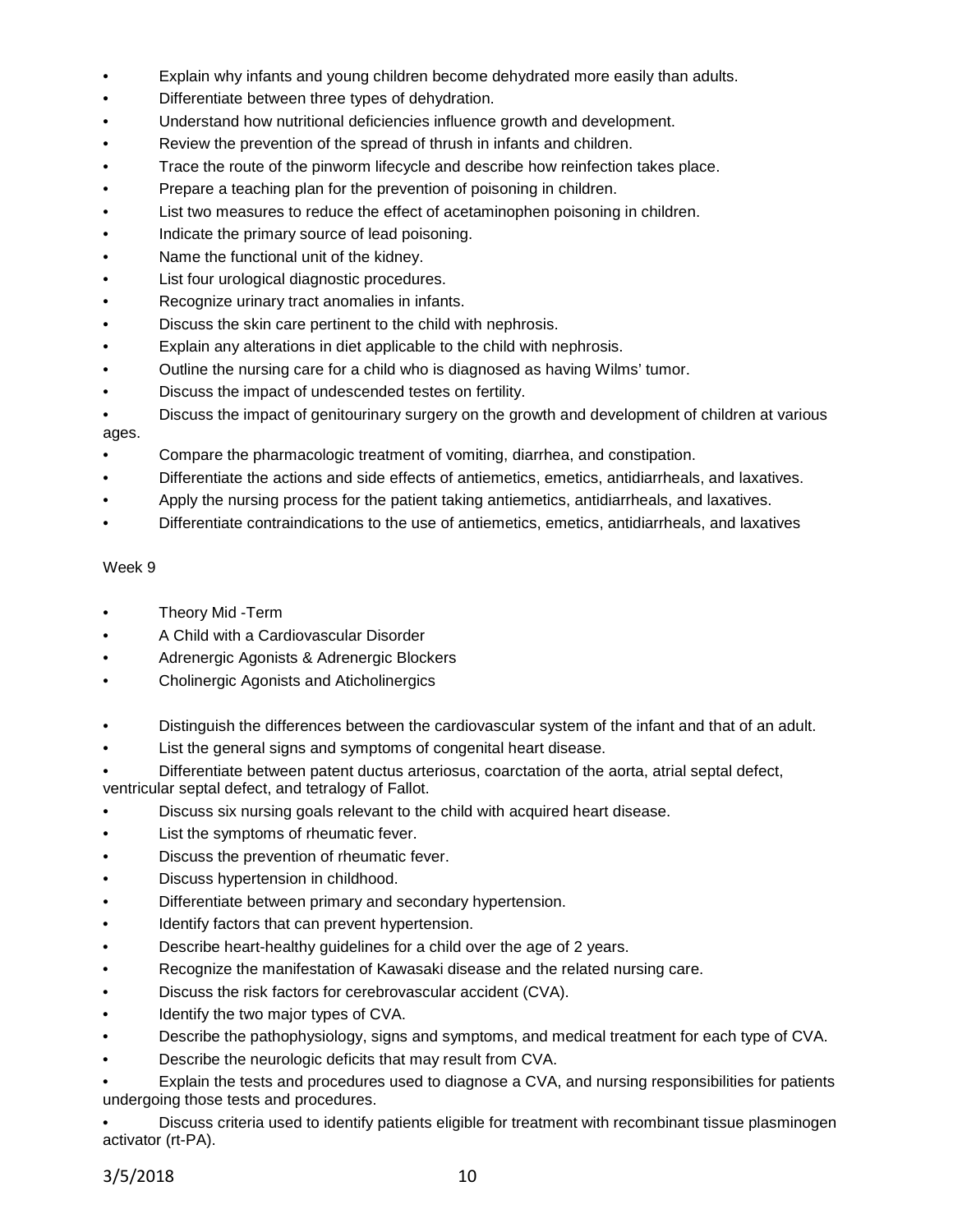- List data to be included in the nursing assessment of the CVA patient.
- Assist in developing a nursing care plan for a CVA patient during the acute phase and rehabilitation phase.
- Specify criteria used to evaluate the outcomes of nursing care for the CVA patient.
- Identify resources for the CVA patient and family.

### Week 10

- Childhood communicable Diseases, bioterrorism, Natural Disasters, and the Maternal Child Patient
- **Vaccines**
- ATI Proctored Exam

# (Pediatric)

- Pituitary and Adrenal Disorders
- Endocrine Drugs: Pituitary, Thyroid, Parathyroid, Adrenal Disorders
- Discuss the characteristics of common childhood communicable diseases.
- Interpret the detection and prevention of common childhood communicable diseases.
- Discuss three principles involved in standard precautions used to prevent the transmission of communicable diseases to children.
- Discuss the national and international immunization programs.
- Describe the nurse's role in the immunization of children.
- Understand the vulnerability of pregnant women and young infants and children to exposure to agents of bioterrorism.
- Understand the role of the nurse in the hospital and in the community in preventing and responding to disaster events.
- Demonstrate a teaching plan for preventing sexually transmitted infections (STIs) in an adolescent.
- Formulate a nursing care plan for a child with acquired immunodeficiency syndrome
- Compare and contrast active and passive immunity.
- Compare and contrast active natural and active acquired immunity.
- Describe infectious diseases for which vaccines are currently available.
- Outline the currently recommended childhood immunization schedule.
- Discuss vaccines routinely administered to adults.
- Discuss contraindications to the administration of recommended immunizations.
- Explain the nursing interventions, including teaching, related to the administration of vaccines.
- ATI Proctored Exam (Pediatric)
- Identify nursing assessment data relevant to the function of the adrenal and pituitary glands.
- Describe the tests and procedures used to diagnose disorders of adrenal & pituitary glands.
- Describe the pathophysiology and medical treatment of adrenocortical insufficiency, excess adrenocortical hormones, hypopituitarism, diabetes insipidus, and pituitary tumors.
- Assist in developing nursing care plans for patients with selected disorders of the adrenal and pituitary glands.
- Compare the hormones secreted from the adenohypophysis and the neurohypophysis.
- Differentiate the actions and uses of the pituitary hormones: thyroxine (T4), triiodothyronine (T3), parathyroid hormone (PTH), and glucocorticoids.
- Differentiate the side effects of thyroxine (T4) and triiodothyronine (T3).
- Apply the nursing process, including patient teaching, of drug therapy related to hormonal replacement or hormonal inhibition for the pituitary, thyroid, parathyroid, and adrenal glands

Week 11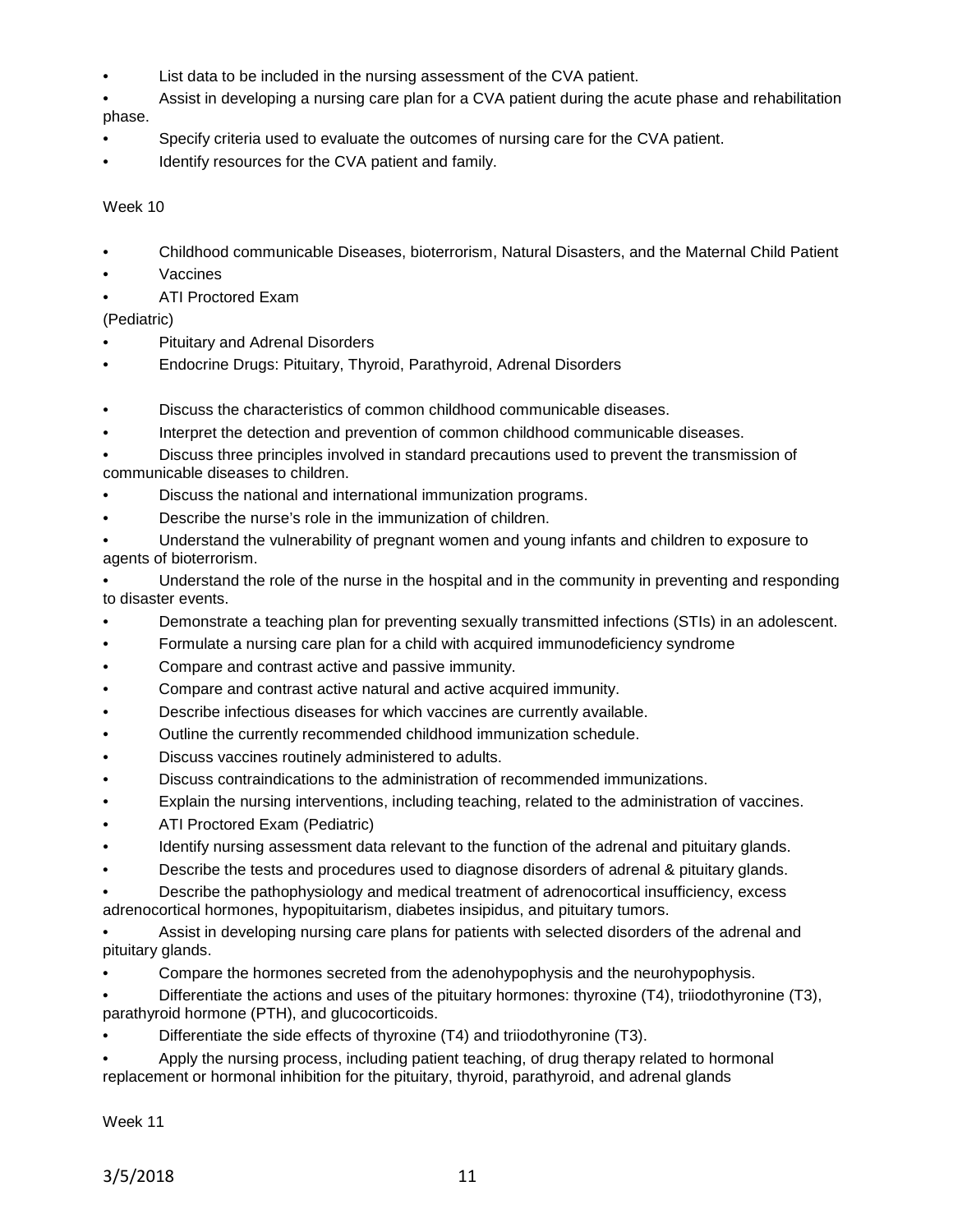# • Diabetes Mellitus and

- Hypoglycemia
- **Antidiabetics**
- Thyroid & Parathyroid

**Disorders** 

- Explain the pathophysiology of diabetes mellitus and hypoglycemia.
- Explain the difference between type 1 and type 2 diabetes mellitus.
- Describe the role of insulin in the body.
- Describe the signs and symptoms of diabetes mellitus and hypoglycemia.
- Describe the complications of diabetes mellitus.
- Differentiate between acute hypoglycemia and diabetic ketoacidosis.
- Describe the treatment of a patient experiencing acute hypoglycemia or diabetic ketoacidosis.
- Identify nursing interventions for a patient diagnosed with diabetes mellitus or hypoglycemia.
- Explain tests and procedures used to diagnose diabetes mellitus and hypoglycemia.
- Discuss treatment of diabetes mellitus and hypoglycemia.
- Assist in developing a nursing care plan for a patient with diabetes mellitus and hypoglycemia.
- Compare type 1 and type 2 diabetes mellitus.
- Describe the symptoms of diabetes mellitus.
- Differentiate symptoms of hypoglycemic reaction and hyperglycemia.
- Compare onset, peak, and duration of rapid-acting, short-acting, intermediate-acting, and longacting insulins.
- Compare the action of oral antidiabetic drugs and their side effects.
- Differentiate between the action of insulin, oral antidiabetic agents, and glucagon.
- Apply the nursing process to the patient taking insulin and oral antidiabetic agents
- Identify nursing assessment data related to the functions of the thyroid and parathyroid glands.

• Describe tests and procedures used to diagnose disorders of the thyroid and parathyroid glands and nursing responsibilities relevant for each.

• Describe the pathophysiology, signs and symptoms, complications, and treatment of hyperthyroidism, hypothyroidism, hyperparathyroidism, and hypoparathyroidism.

• Assist in the development of nursing care plans for patients with disorders of the thyroid or parathyroid glands, including assessment, nursing diagnoses, goals, interventions, and outcome criteria

# Week 12

- Neurologic Disorders
- Drugs for Neurologic Disorders
- Immunity, Inflammation, and infection
- Identify common neurologic changes in the older person and the implication of these for nursing care.
- List the components of the nursing assessment of the patient with a neurologic disorder.

• Describe the diagnostic tests and procedures used to evaluate neurologic dysfunction and the nursing responsibilities associated with each.

Identify the uses, side effects, and nursing interventions associated with common drug therapies employed in patients with neurologic disorders.

• Describe the signs and symptoms associated with increased intracranial pressure and the medical therapies used in treatment.

• Describe the pathophysiology, signs and symptoms, complications, and medical or surgical treatment for patients with selected neurologic disorders.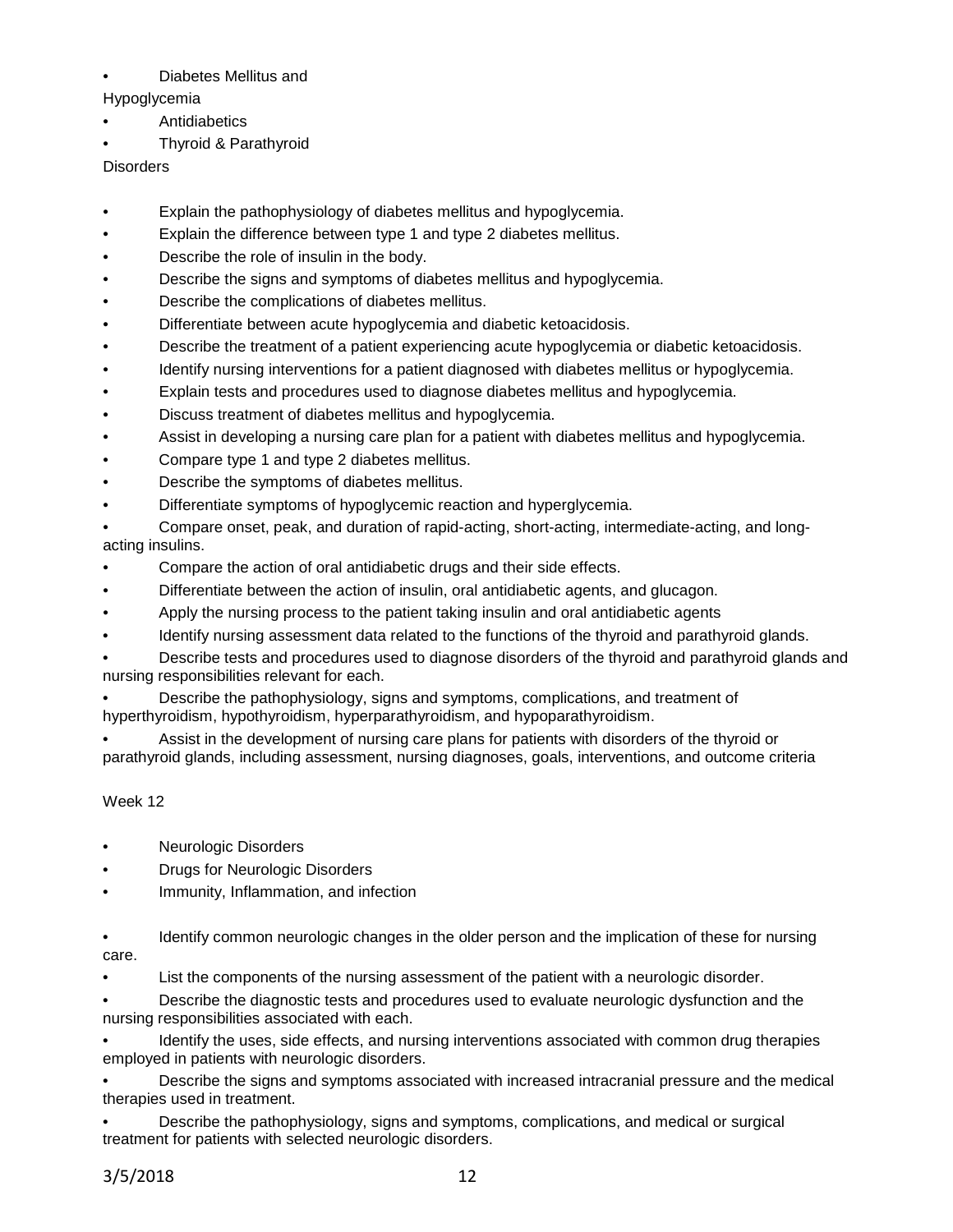- Assist in developing a nursing care plan for the patient with a neurologic disorder.
- Summarize the pathophysiology of parkinsonism and Alzheimer's disease.

• Contrast the actions of anticholinergics, dopaminergics, dopamine agonists, MAO-B inhibitors, and COMT inhibitors in the treatment of parkinsonism.

- Compare the side effects of various antiparkinsonism drugs.
- Apply the nursing process to anticholinergics, dopaminergics, and acetylcholinesterase inhibitors.
- Differentiate the phases of Alzheimer's disease with corresponding symptoms.

• Compare the side effects/adverse effects of acetylcholinesterase inhibitors that are used to treat Alzheimer's disease.

- Describe physical and chemical barriers.
- Describe the immune response.
- Identify the organs involved in immunity.
- Compare natural and acquired immunity.
- Describe how inflammatory changes act as bodily defense mechanisms.
- Identify the signs and symptoms of inflammation.
- Discuss the process of repair and healing.
- Differentiate infection from inflammation.
- Discuss the actions of commonly found infectious agents.
- Describe the ways that infections are transmitted.
- Identify signs and symptoms of infection.
- Compare community-acquired and health care–associated infections.
- Discuss the nursing care of patients with infections.

• Describe the Centers for Disease Control and Prevention (CDC) Standard Precautions guidelines for infection prevention and control.

• Describe the CDC isolation guidelines for Airborne, Droplet, and Contact (Transmission-Based) Precautions.

- Describe the CDC isolation guidelines for a Protective Environment.
- Differentiate between humoral (antibody-mediated) and cell-mediated immunity.
- Describe the nursing care of patients with immunodeficiency and of those with allergies.
- Describe the process of autoimmunity

Week 13

- Spinal Cord Injury
- Cerebro-vascular Accident
- Anti-convulsants
- ATI Proctored Exam

(Med Surg)

- Math practice Exam
- Explain the effect of spinal cord injury.
- Describe the diagnostic tests used to evaluate spinal cord injuries and related nursing responsibilities.
- Explain the physical effects of spinal cord injury.
- Describe the medical and surgical treatment during the acute phase of spinal cord injury.
- List the data to be included in the nursing assessment of the patient with a spinal cord injury.
- Identify nursing diagnoses, goals, interventions, and outcome criteria for the patient with a spinal cord injury.
- State the goals of rehabilitation for the patient with spinal cord injury.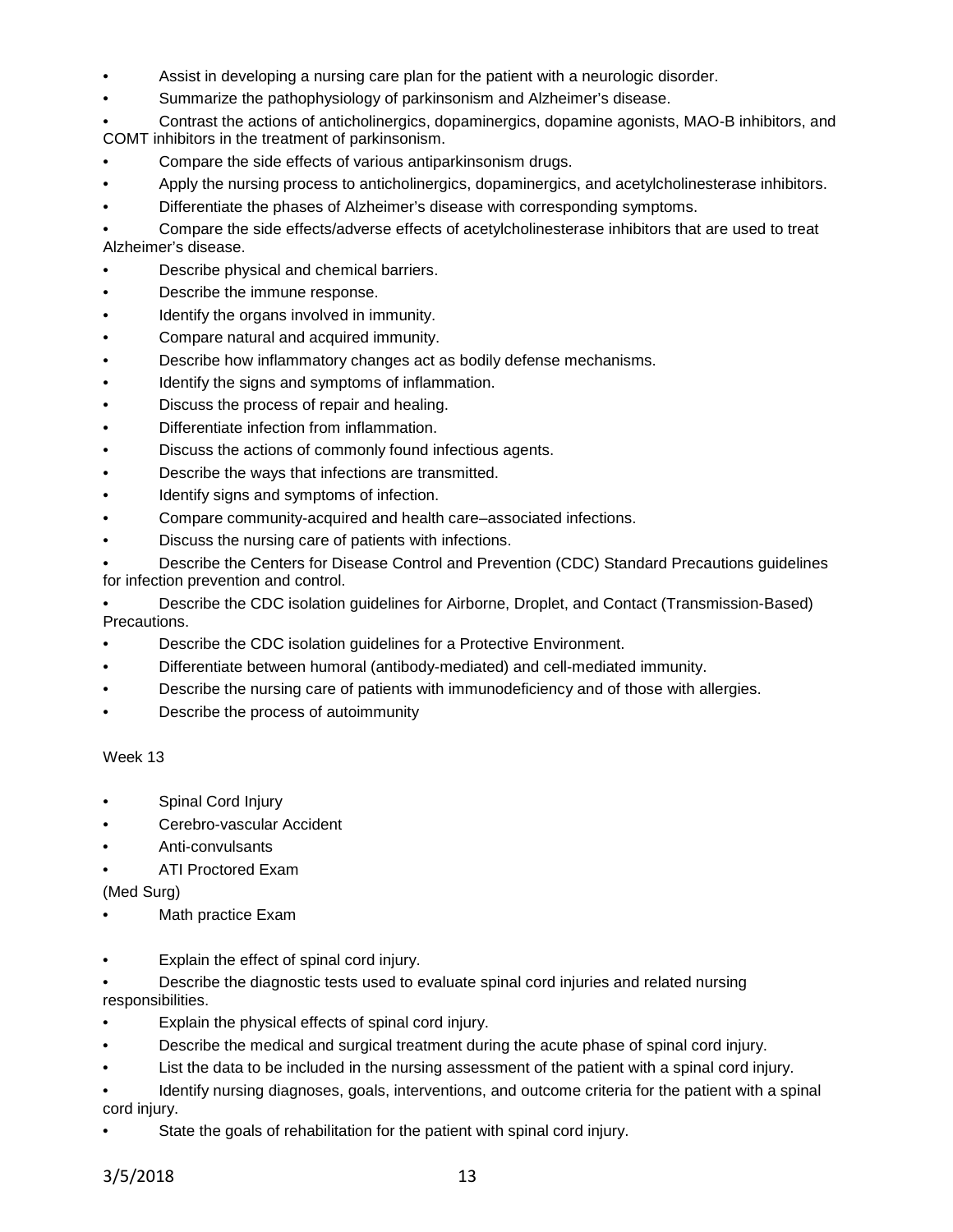- Describe the nursing care for the patient undergoing a laminectomy.
- Discuss the risk factors for cerebrovascular accident (CVA).
- Identify the two major types of CVA.
- Describe the pathophysiology, signs and symptoms, and medical treatment for each type of CVA.
- Describe the neurologic deficits that may result from CVA.

• Explain the tests and procedures used to diagnose a CVA, and nursing responsibilities for patients undergoing those tests and procedures.

• Discuss criteria used to identify patients eligible for treatment with recombinant tissue plasminogen activator (rt-PA).

List data to be included in the nursing assessment of the CVA patient.

• Assist in developing a nursing care plan for a CVA patient during the acute phase and rehabilitation phase.

- Specify criteria used to evaluate the outcomes of nursing care for the CVA patient.
- Identify resources for the CVA patient and family.
- Contrast the two international classifications of seizures with characteristics of each type.
- Differentiate between the types of seizures.

• Summarize the pharmacokinetics, side effects and adverse reactions, therapeutic plasma phenytoin level, contraindications for use, and drug interactions of phenytoin (Dilantin).

• Compare the actions of hydantoins, long-acting barbiturates, succinimides, oxazolidones, benzodiazepines, iminostilbenes, and valproate.

• Apply the nursing process to anticonvulsants including patient teaching

# Week 14

- ATI Comprehensive Predictor
- Preparing for NCLEX Success Exam
- Cultural Presentation

|             | Cultural awareness involving self-examination and exploration of one's cultural and professional |
|-------------|--------------------------------------------------------------------------------------------------|
| background. |                                                                                                  |

• Cultural knowledge obtaining information based on different cultural and ethnic groups health beliefs.

• Cultural skill involves the student nurses ability to collect relevant cultural data regarding the patient's presenting problem and accurately perform a cultural specific assessment and care.

• Understands cultural encounter process that encourages student nurses to directly engage in crosscultural interactions with patients from culturally diverse backgrounds.

• Cultural desire refers to the motivation to become culturally aware and to seek cultural encounters. This component involves the willingness to be open to others, to accept and respect cultural differences and to be willing to learn from others.

• Cultural awareness involving self-examination and exploration of one's cultural and professional background.

• Cultural knowledge obtaining information based on different cultural and ethnic groups health beliefs.

• Cultural skill involves the student nurses ability to collect relevant cultural data regarding the patient's presenting problem and accurately perform a cultural specific assessment and care.

• Understands cultural encounter process that encourages student nurses to directly engage in crosscultural interactions with patients from culturally diverse backgrounds.

• Cultural desire refers to the motivation to become culturally aware and to seek cultural encounters. This component involves the willingness to be open to others, to accept and respect cultural differences and to be willing to learn from others

• Identify common neurologic changes in the older person and the implication of these for nursing care.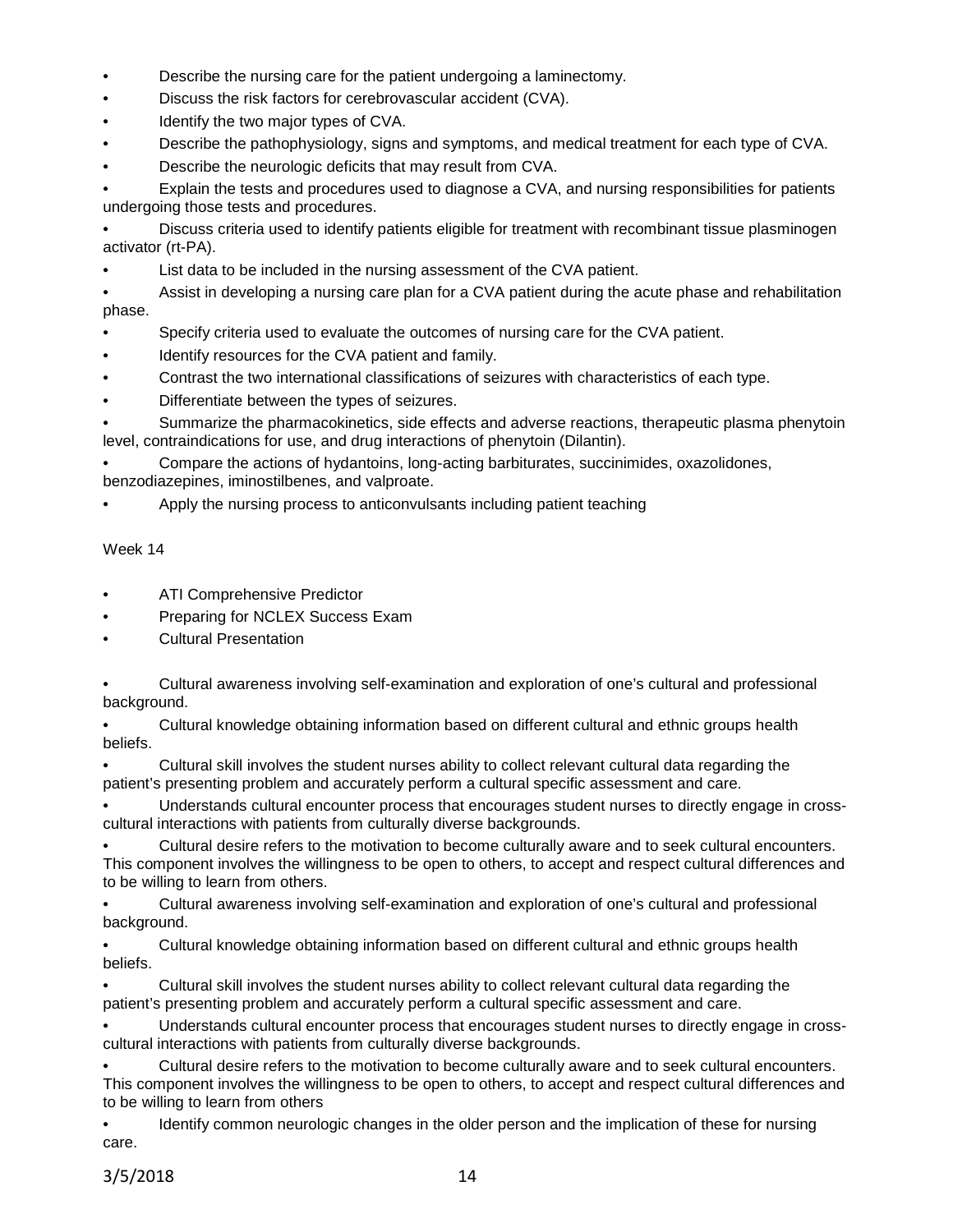• List the components of the nursing assessment of the patient with a neurologic disorder.

• Describe the diagnostic tests and procedures used to evaluate neurologic dysfunction and the nursing responsibilities associated with each.

• Identify the uses, side effects, and nursing interventions associated with common drug therapies employed in patients with neurologic disorders.

• Describe the signs and symptoms associated with increased intracranial pressure and the medical therapies used in treatment.

• Describe the pathophysiology, signs and symptoms, complications, and medical or surgical treatment for patients with selected neurologic disorders.

- Assist in developing a nursing care plan for the patient with a neurologic disorder.
- Summarize the pathophysiology of parkinsonism and Alzheimer's disease.

• Contrast the actions of anticholinergics, dopaminergics, dopamine agonists, MAO-B inhibitors, and COMT inhibitors in the treatment of parkinsonism.

- Compare the side effects of various antiparkinsonism drugs.
- Apply the nursing process to anticholinergics, dopaminergics, and acetylcholinesterase inhibitors.
- Differentiate the phases of Alzheimer's disease with corresponding symptoms.

• Compare the side effects/adverse effects of acetylcholinesterase inhibitors that are used to treat Alzheimer's disease.

- Describe physical and chemical barriers.
- Describe the immune response.
- Identify the organs involved in immunity.
- Compare natural and acquired immunity.
- Describe how inflammatory changes act as bodily defense mechanisms.
- Identify the signs and symptoms of inflammation.
- Discuss the process of repair and healing.
- Differentiate infection from inflammation.
- Discuss the actions of commonly found infectious agents.
- Describe the ways that infections are transmitted.
- Identify signs and symptoms of infection.
- Compare community-acquired and health care–associated infections.
- Discuss the nursing care of patients with infections.

• Describe the Centers for Disease Control and Prevention (CDC) Standard Precautions guidelines for infection prevention and control.

• Describe the CDC isolation guidelines for Airborne, Droplet, and Contact (Transmission-Based) Precautions.

- Describe the CDC isolation guidelines for a Protective Environment.
- Differentiate between humoral (antibody-mediated) and cell-mediated immunity.
- Describe the nursing care of patients with immunodeficiency and of those with allergies.
- Describe the process of autoimmunity

# Week 15

- Cultural Presentations
- Pharmacology & Math Final

• Cultural awareness involving self-examination and exploration of one's cultural and professional background.

• Cultural knowledge obtaining information based on different cultural and ethnic groups health beliefs.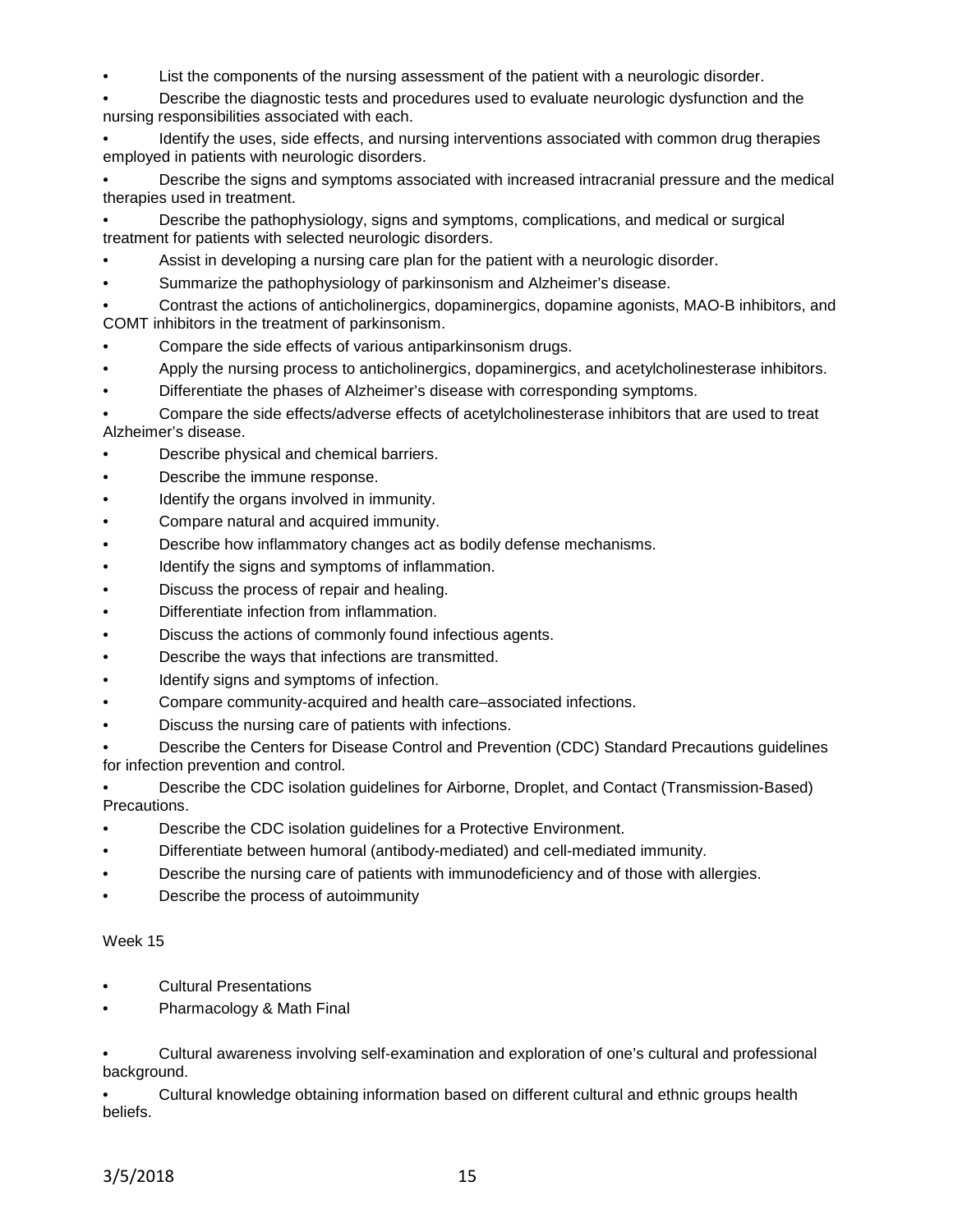• Cultural skill involves the student nurses ability to collect relevant cultural data regarding the patient's presenting problem and accurately perform a cultural specific assessment and care.

• Understands cultural encounter process that encourages student nurses to directly engage in crosscultural interactions with patients from culturally diverse backgrounds.

• Cultural desire refers to the motivation to become culturally aware and to seek cultural encounters.

This component involves the willingness to be open to others, to accept and respect cultural differences and to be willing to learn from others.

Week 16

• Theory Final Exam

Math Final Retake

# **LAB CONTENT:**

Pediatric Clinical

Implement and document on the EHR the patient plan of care and state the rationale for the nursing interventions.

• Demonstrate ability to communicate and report pertinent observations and inferences to appropriate personnel, i.e. instructor, team leader, etc. promptly and document on the EHR.

• Identify and list own values, which may enhance or hinder effective communications with others.

• Weigh and measure an infant, toddler and a preschool child, documenting weight, length or height, and head circumference on the EHR.

Take vital signs and document on the EHR on a pediatric patient with accuracy.

• Demonstrate initiative in seeking out opportunities to repeatedly perform focused assessments and documentation in the EHR of a pediatric patient.

State the vaccination needs and requirements for the pediatric patient.

• Obtain parent consent to administer vaccine to a child.

• Prepare, administer and document a childhood immunization.

• Verbalize the use of medications, their classification, implications, side effects, and age appropriate needs when administering and documenting medication administration.

• Demonstrate use of six rights of medication administration to the pediatric patient.

• Document on the EHR deviations from normal growth and development in provision of care of the pediatric patient.

• Document on the EHR appropriate age and developmental nursing interventions used in the provision of care of the pediatric patient..

- List 5 behaviors observed with an autistic child that differs from a normal child.
- Identify five treatment modalities for children with chronic illnesses.
- Implement infection control measures and follow standard precautions in the provision of care.

• Provide diet instruction to a parent on an appropriate diet for an infant less than one year that is breast-feeding and one that is using formula. Document the instruction on the EHR.

• Demonstrate appropriate patient care prioritization by stating the patient's priority of needs and plan of care to meet those needs.

• Assess and document on the EHR deviations from a normal health assessment (both physical and psychological parameters) of a pediatric patient.

State a nursing diagnosis for each actual or potential problem that has been identified from the patient's health assessment.

List the parameters of vocational nursing practice as defined by the Board of Vocational Nurse and Psychiatric Technicians as it pertains to pediatric patient care.

Medical - Surgical Clinical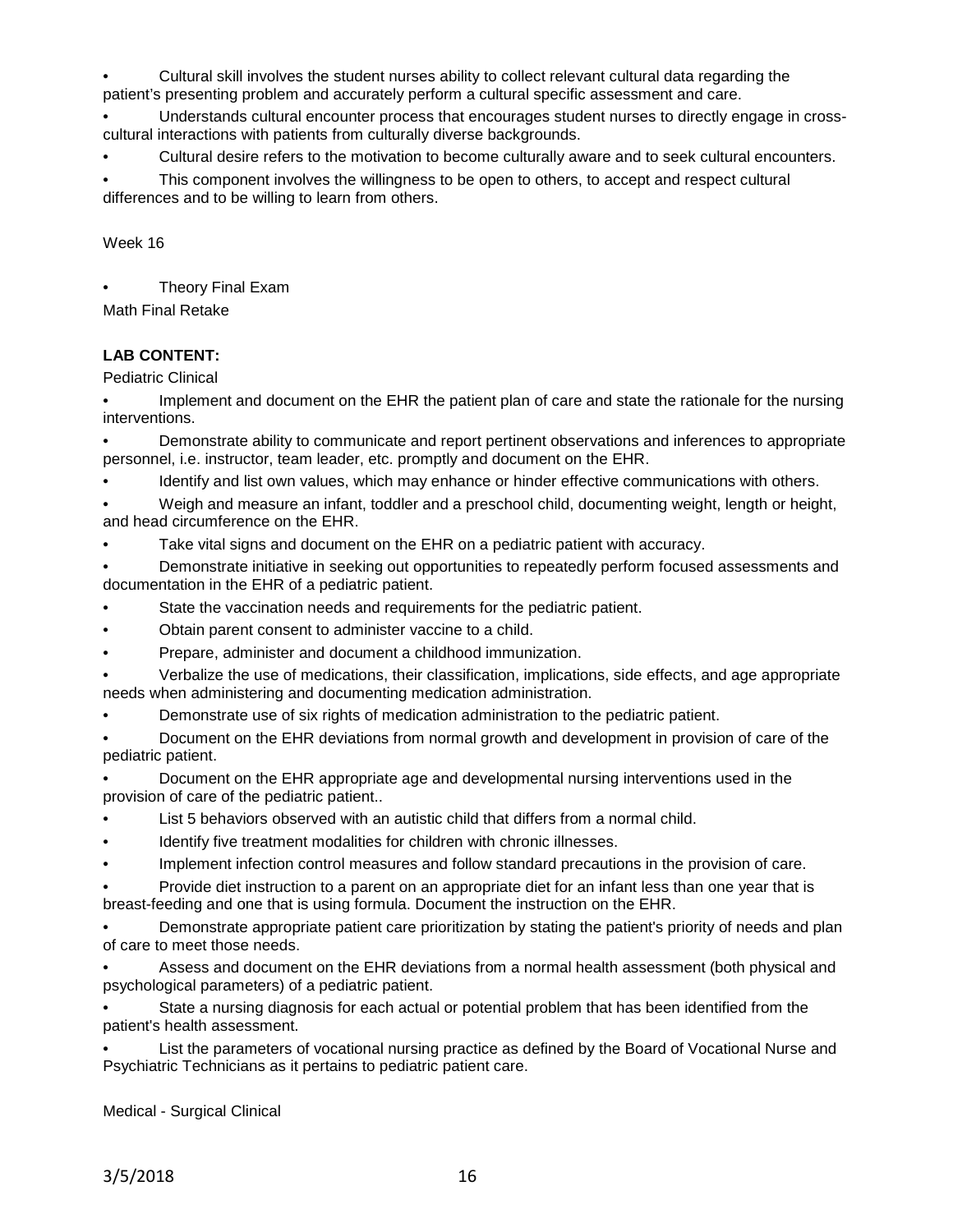• Demonstrate and document an accurate patient shift assessment and note abnormal assessment findings in the assessment.

• Obtain and document patient vital signs with accuracy within expected time frames.

Recognize abnormal vital signs and initiate the appropriate actions by notifying the primary nurse and the instructor.

• Competently utilize a bedside blood glucose monitor to test the patient's blood glucose levels and interpret the data correctly, and initiate the appropriate actions.

• Administer and document oral, parenteral, and topical medications utilizing the 7 rights of medication administration.

- Assess, measure and document a wound on the EHR.
- Perform and document on the EHR a wet to dry dressing change using aseptic technique.
- Perform and document on the EHR a vacuum dressing change.

• Demonstrate and document on the EHR competent care for patients needing oxygen, implementing the correct type of mask or nasal cannula, and the correct volumes. Incorporate appropriate nursing interventions, assessments, and safety.

• Demonstrate and document on the EHR tracheostomy care and suctioning.

• Assess and document patient pain level and utilize pharmacologic and non-pharmacologic measures to keep patients at their accepted level of comfort.

Assess and document condition of IV sites.

• Review the patient's orders for IV fluids and rates and report to the instructor and primary nurse any deviations that may occur differing from the current physicians orders.

• Assess patient's urinary output, document and report any deviations from normal parameters.

• Demonstrate respect for patient's culture and religion in delivering nursing care. Instructor will assess student ability based on observations of interactions and client interviews.

# **METHODS OF INSTRUCTION:**

Lecture, skills lab, hospital clinical lab, skills demonstration, return demonstration

# **OUT OF CLASS ASSIGNMENTS:**

Required Outside Hours: 5 Assignment Description: Cultural/religious health belief project. Written assignment as well as classroom presentation required.

# **METHODS OF EVALUATION:**

Writing assignments

Percent of total grade: 10.00 %

Percent range of total grade: 5% to 10%. Written case study and a cultural/religious health beliefs project.

Problem-solving assignments

Percent of total grade: 0.00 %

Clinical Math Exam requires a minimum 90% competency level to pass the course, but it is not counted into the grade. Pass/fail only. You must receive the minimum 90% to pass the course.

Skill demonstrations

Percent of total grade: 0.00 %

Skills testing of nursing clinical skills. Skills testing is pass/fail only. Students must demonstrate safe clinical performance with patient care in the hospital. Students must pass skills testing and have a passing clinical performance evaluation in the hospital clinical in order to pass the course.

Objective examinations

Percent of total grade: 90.00 %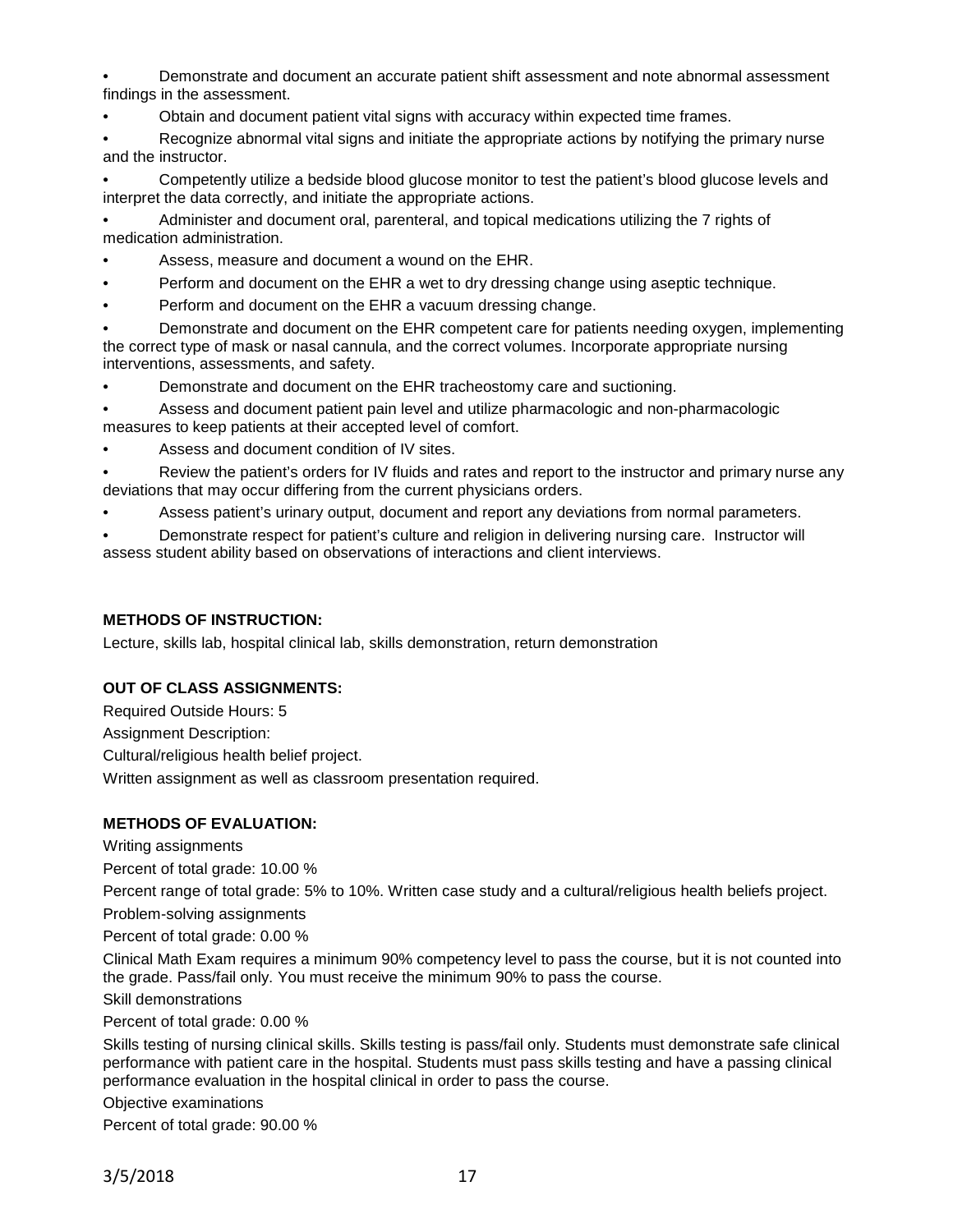Percent range of total grade: 90% to 95 %. Theory Exams, Quizzes, and ATI Proctored Exams. Multiple Choice, True/False, Matching Items, Essay completion.

Other methods of evaluation

Percent of total grade: 0.00 %

Clinical worksheets are pass/fail. Clinical evaluations are pass/fail. You must pass both in order to pass the course.

# **REPRESENTATIVE TEXTBOOKS:**

Required Representative Textbooks ATI Testing. ATI NCLEX Review Modules & Proctored Assessments. Leawood, KS: Assessment Technologies Inc.,2018. New software introduced to enhance readiness for NCLEX examinations. ISBN: None Clayton. PHARM = Basic Pharmacology for Nurses, 17th edition. St. Louis, MO: Elsevier,2017. New text. ISBN: 9780323396103 Clayton. PHARM SG = Basic Pharmacology for Nurses, 17th edition. St. Louis, MO: Elsevier,2017. New text. ISBN: 978-0323396110 Doenges, Moorhouse, & Murr. Nurse's Pocket Guide: Diagnoses, Prioritized Interventions and Rationales, 14th edition.. Philadelphia, PA: FA Davis,2016. Updated with current edition. ISBN: 0803644752 FA Davis. Nursing Central for Smartphone. Charlottesville, VA: Unbound Medicine / FA Davis,2018. Updated with current edition. ISBN: None FA Davis. Taber's Cyclopedic Medical Dictionary, 23rd edition.. Philadelphia, PA: FA Davis,2017. Updated with current edition. ISBN: 978-0-8036-5904-9 Leifer. Introduction to Maternity and Pediatric Nursing, 7th Edition. St. Louis, MO: Elsevier,2015. New text. ISBN: 9781455770151 Linton. IMSN = Introduction to Medical-Surgical Nursing, 6th ed.. St. Louis, MO: Elsevier,2016. New text. ISBN: 9781455776412 Mosby. Mosby's Dictionary of Medicine, Nursing & Health Professions, 10th edition. St. Louis, MO: Elsevier,2016. Updated to current edition. ISBN: 9780323222051 Nugent & Vitale. Fundamentals Success-A Q&A Review Applying Critical Thinking to Test Taking, 4th edition. Philadelphia, PA: FA Davis,2015. New text. ISBN: 978-0-8036-4414-4 Phelps, Sparks & Taylor. Nursing Diagnosis Reference Manual, 10th ed.. Riverwoods, IL: Lippincott,2017. Updated with current edition. ISBN: 9781496347817 Potter & Perry. FON = Fundamentals of Nursing, 9th edition. St. Louis, MO: Elsevier,2017. Updated to current edition. ISBN: 9780323327404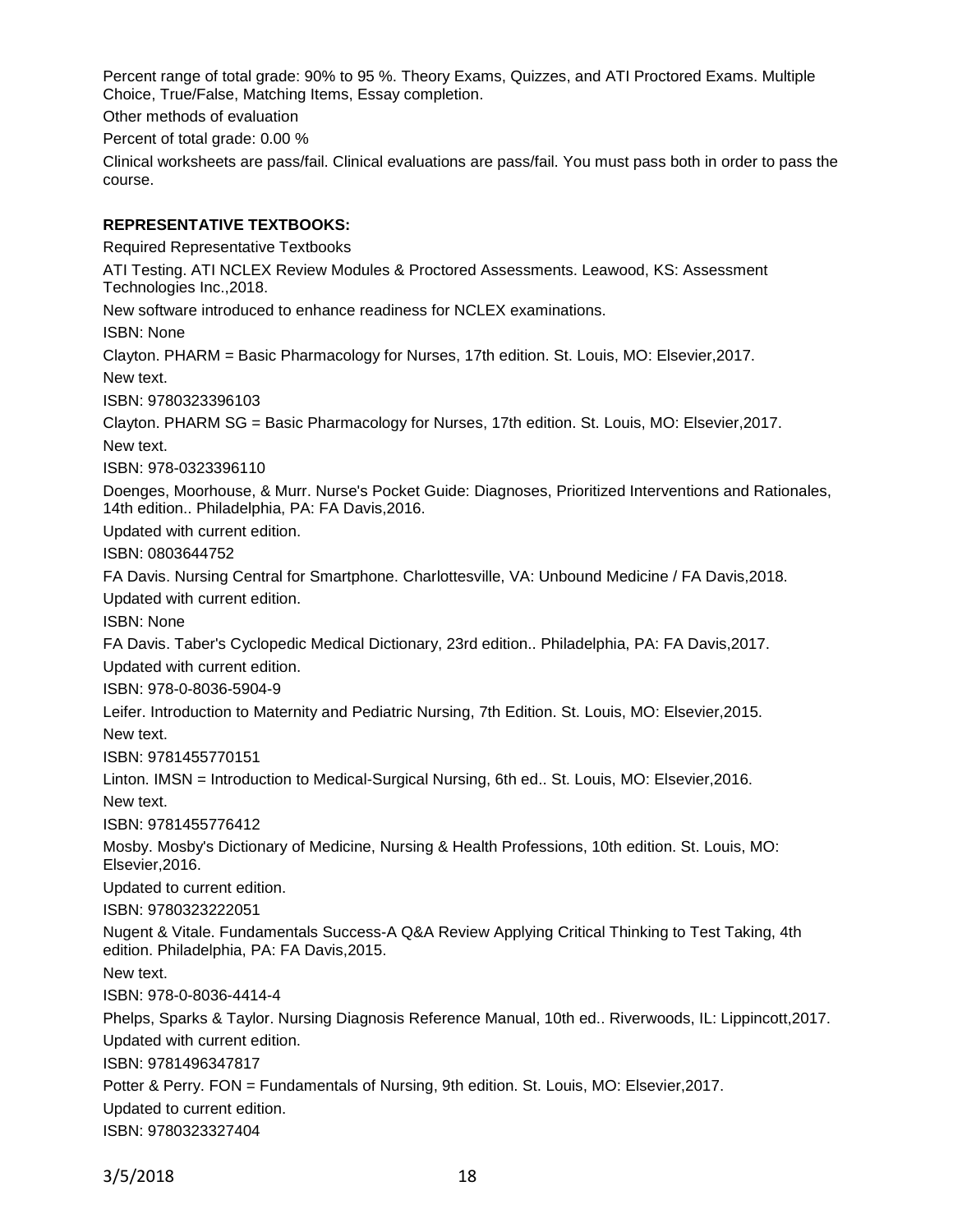Potter & Perry. FON SG = Fundamentals of Nursing Study Guide, 8th ed.. St. Louis, MO: Elsevier,2017. Updated to current edition. ISBN: 9780323396448 Purnell & Paulanka. CCHC = Culturally Competent Health Care (guide to), 4th ed.. Philadelphia, PA: FA Davis,2018. Updated edition. ISBN: 978-0-8036-6702-0 Turner & Mullholland. The Nurse, The Math, The Meds. 4th edition. St. Louis, MO: Elsevier,2018. New text. ISBN: 9780323293839 Vallerand & Sanoski. Davis Drug Guide (Nurse's Med Deck), 15th edition. Philadelphia, PA : FA Davis,2017. Updated text. ISBN: 978-0-8036-5707-6 Van Leeuwen & Bladh. Davis's Comprehensive Handbook of Laboratory and Diagnostic Tests With Nursing Implications, 7th ed. FA D. Philadelphia, PA: FA Davis,2017. Updated with current edition. ISBN: 978-0-8036-5943-8 Recommended Representative Textbooks Myers. LPN Notes : Nurse's Clinical Pocket Guide, 4th Edition. Philadelphia, PA: FA Davis,2016. New text. ISBN: 978-0-8036-5796-0

### **ARTICULATION and CERTIFICATE INFORMATION**

Associate Degree: CSU GE: IGETC: CSU TRANSFER: Transferable CSU, effective 200970 UC TRANSFER: Not Transferable

SUPPLEMENTAL DATA: Basic Skills: N Classification: Y Noncredit Category: Y Cooperative Education: Program Status: 1 Program Applicable Special Class Status: N CAN: CAN Sequence: CSU Crosswalk Course Department: AH CSU Crosswalk Course Number: 54 Prior to College Level: Y Non Credit Enhanced Funding: N Funding Agency Code: Y In-Service: N Occupational Course: C